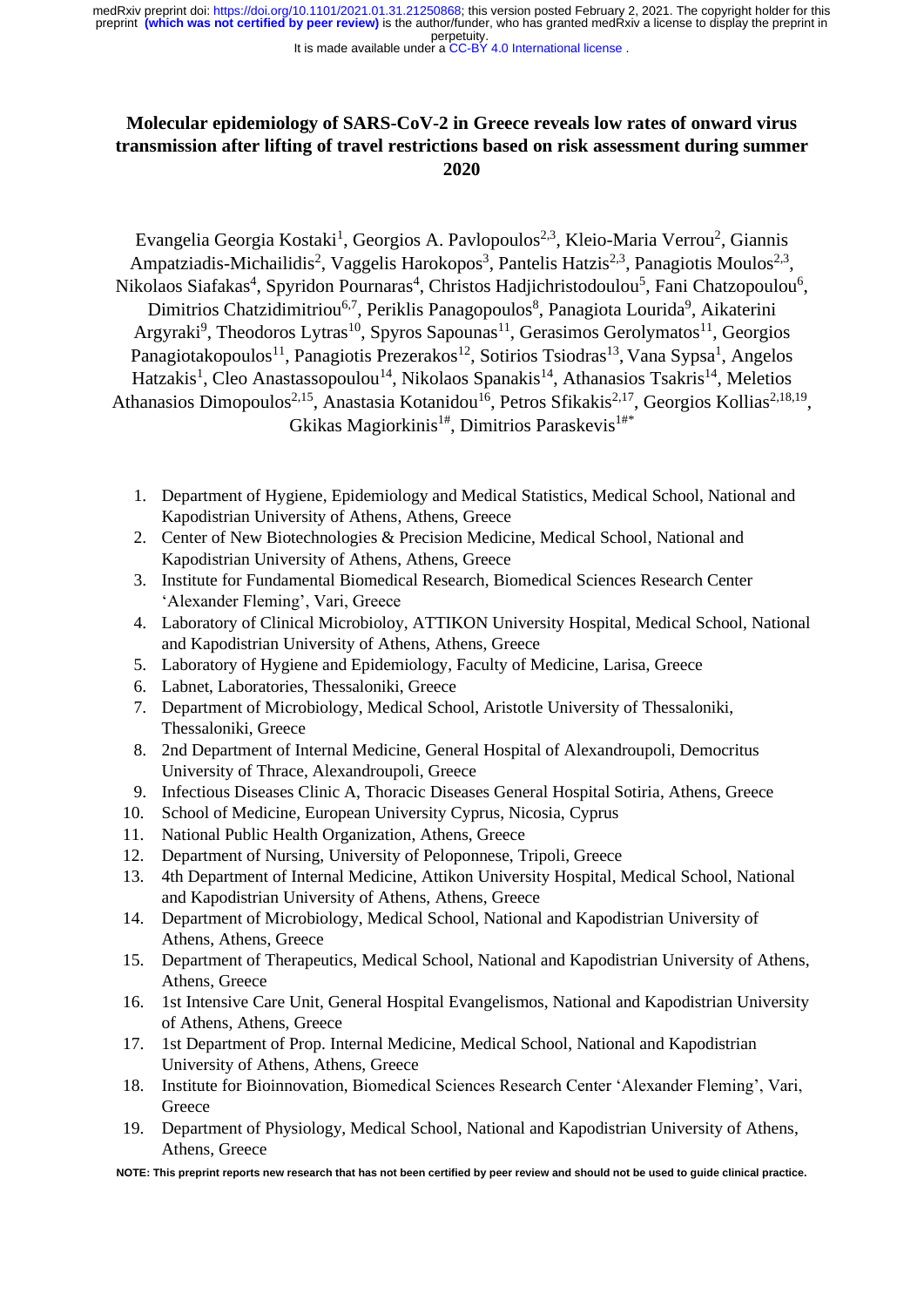It is made available under a CC-BY 4.0 International license. perpetuity. medRxiv preprint doi: [https://doi.org/10.1101/2021.01.31.21250868;](https://doi.org/10.1101/2021.01.31.21250868) this version posted February 2, 2021. The copyright holder for this<br>preprint (which was not certified by peer review) is the author/funder, who has granted

#Equally contributed

\*To whom correspondence should be addressed:

Dimitrios Paraskevis

Associate Professor of Epidemiology and Preventive Medicine

Department of Hygiene, Epidemiology and Medical Statistics

Medical School

National and Kapodistrian University of Athens

Mikras Asias 75, GR-11527

Athens, Greece

email: [dparask@med.uoa.gr](mailto:dparask@med.uoa.gr)

Tel: +30-210-7462119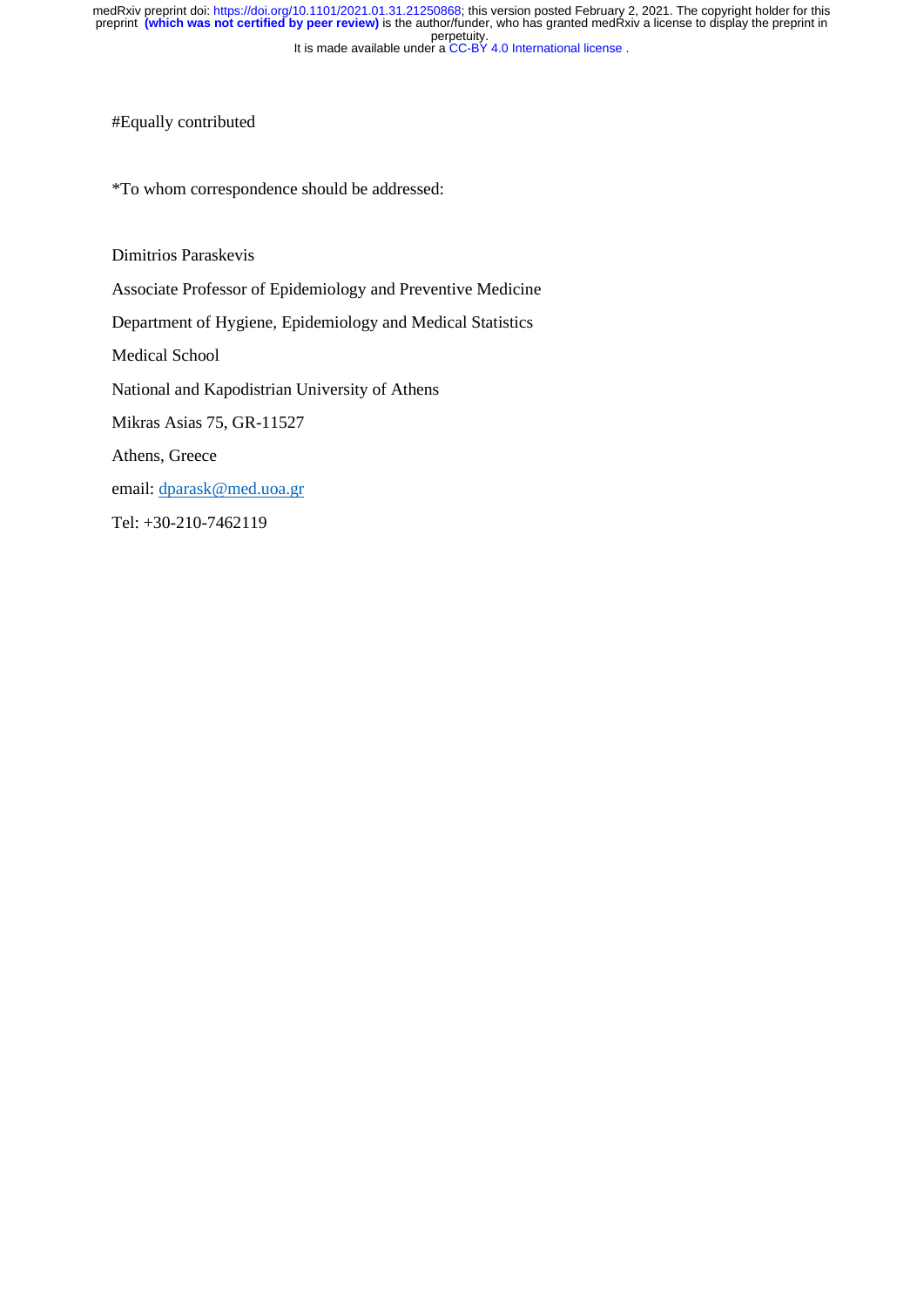It is made available under a CC-BY 4.0 International license. perpetuity. medRxiv preprint doi: [https://doi.org/10.1101/2021.01.31.21250868;](https://doi.org/10.1101/2021.01.31.21250868) this version posted February 2, 2021. The copyright holder for this<br>preprint (which was not certified by peer review) is the author/funder, who has granted

## **Abstract**

Molecular epidemiology has provided an additive value to traditional public health tools by identifying SARS-CoV-2 clusters, or providing evidence that clusters based on virus sequences and contact tracing are highly concordant. Our aim was to infer the levels of virus importation and to estimate the impact of public health measures related to travel restrictions to local transmission in Greece. Our phylogenetic and phylogeographic analyses included 389 SARS-CoV-2 sequences collected during the first 7 months of the pandemic in Greece and a random collection in 5 replicates of 3,000 sequences sampled globally, as well as the best hits to our dataset identified by BLAST. Phylogenetic analyses revealed the presence of 70 genetically distinct viruses identified as independent introductions into Greece. The proportion of imported strains was 41%, 11.5%, and 8.8% during the three periods of sampling, namely, March (no travel restrictions), April to June (strict travel restrictions), and July to September (lifting of travel restrictions based on a thorough risk assessment), respectively. These findings reveal low levels of onward transmission from imported cases during summer and underscore the importance of targeted public health measures that can increase the safety of international travel during a pandemic.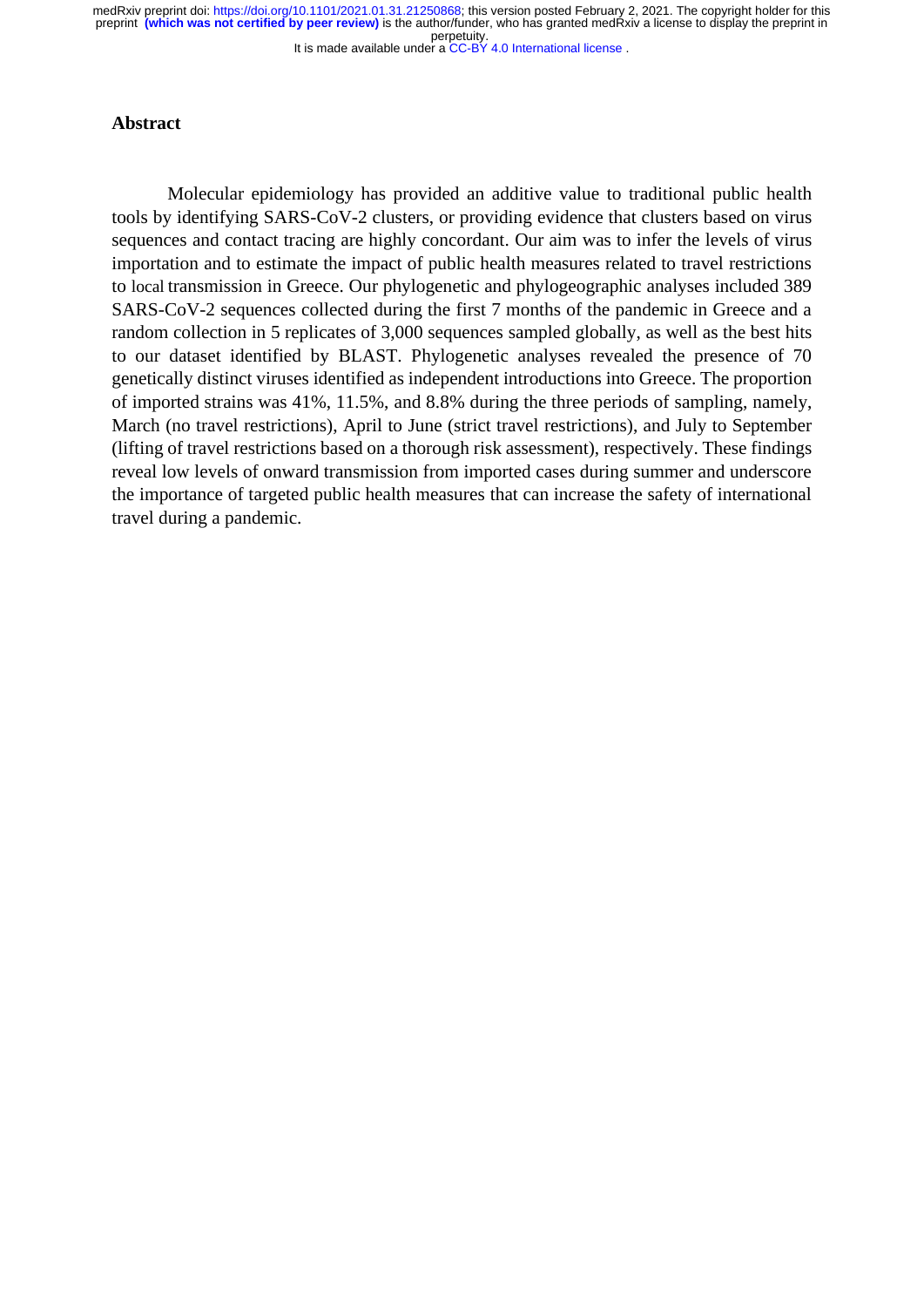#### It is made available under a CC-BY 4.0 International license.

#### **Introduction**

In December 2019, a new respiratory disease was described in Wuhan, China, which was found to be caused by a novel corona virus named Severe Acute Respiratory Syndrome coronavirus 2 (SARS-CoV-2) [1]. The new virus spread globally and caused a large pandemic associated with increased morbidity and mortality rates [2]. In the absence of an effective vaccine in the first year of the pandemic, non-pharmaceutical interventions (NPIs) such as social distancing, use of masks in the community, travel restrictions, school, and non-essential shops closures were implemented to control community transmission [3]. The health, social and economic consequences of the pandemic are continuous thus a better understanding of the characteristics of SARS-CoV-2 transmission is needed to minimize its consequences.

Molecular epidemiology analyses of SARS-CoV-2 full-genome sequences have been extensively performed to classify viral diversity into groups or lineages/sublineages [4], to provide continuous monitoring of the virus dispersal patterns and to obtain insights into critical epidemiological or public health issues related to the geographic origin and dating of viral transmission [5-7]. For example, phylogenetic studies revealed that the origin of transmission during the first pandemic wave in Italy and Seattle, Washington, were from different sources in Asia [8]. Phylogenetic analysis of virus samples revealed SARS-CoV-2 clusters and tourism associated virus dispersal of the first wave in Austria [9]. In the UK where virus genetic diversity has been systematically surveyed [5], a detailed description of the characteristics of transmission by means of the number and size of local clusters has been performed, as well as quantification of the spatiotemporal characteristics of viral diversity [10].The origin and dynamics of virus importation pattern during the first wave in the UK were also mapped [10]. Importantly a study from Iceland reported high concordance between the contacts identified by contact tracing and molecular data, suggesting that the latter can be used to control community viral transmission [11]. Recently, genomic surveillance has been of interest due to reports that certain new lineages found to rapidly spread across the UK, South Africa, Brazil and other areas in the recent months (i.e. B.1.1.7, B.1.351 and P.1) may confer different biological characteristics to the virus [12-14].

In Greece, the first pandemic wave was mild due to the early implementation of public health measures and the high compliance of the population to the imposed lock downs [15, 16]. However, by the end of October 2020 the country experienced rapid increases in the number of SARS-CoV-2 cases in the metropolitan area of Thessaloniki and other areas of Northern Greece. In the meantime, between the lifting of the first measures in May and this second wave, the number of cases remained relatively low even after travel restrictions were lifted at the beginning of July 2020. To date, several issues remain unanswered, such as how SARS-CoV-2 was introduced in the country, what is the pattern of virus dispersal and, importantly, what the impact of lifting of travel restrictions was on SARS-CoV-2 transmission

By applying molecular epidemiology methods, we aimed to quantify the levels of virus importation in comparison with surveillance data during these different time periods, to investigate the patterns of SARS-CoV-2 dispersal and to estimate the impact of public health measures related to travel restrictions to local transmission in Greece.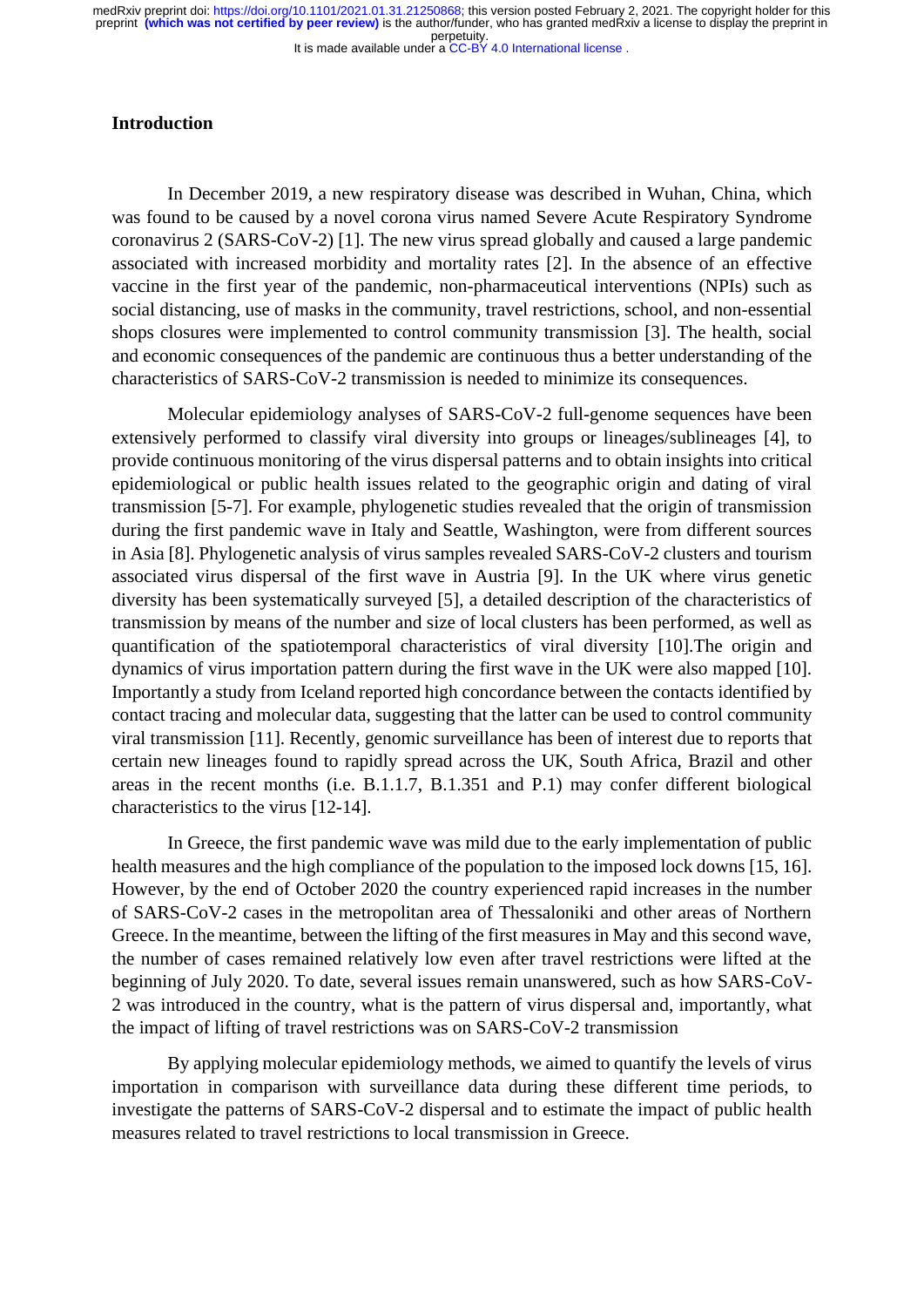It is made available under a CC-BY 4.0 International license. perpetuity. medRxiv preprint doi: [https://doi.org/10.1101/2021.01.31.21250868;](https://doi.org/10.1101/2021.01.31.21250868) this version posted February 2, 2021. The copyright holder for this<br>preprint (which was not certified by peer review) is the author/funder, who has granted

## **Materials and methods**

## **Analysed SARS-CoV-2 samples**

The SARS-CoV-2 samples analyzed in the context of the current study were collected from February 29 to September 19, 2020 in the Attica, Larisa and Thrace regions, from two SARS-CoV-2 reference centers. Specifically, all SARS-CoV-2 positive samples available with RT-PCR threshold detection cycles (Ct)  $\leq$  30 until the end of August 2020 from Attikon University Hospital (first Reference Center) were included in our analysis. Similarly, samples fulfilling the previous criterion available in September 2020 at the Department of Hygiene, Epidemiology and Medical Statistics of the School of Medicine at National and Kapodistrian University of Athens (second Reference Center) were included in our analysis. SARS-CoV-2 samples obtained at border control areas from travelers arriving in Greece were excluded from the analysis.

The study was approved by the Ethics and Bioethics Committee of the Medical School, of the National and Kapodistrian University of Athens (protocol #300/25-05-2020).

The SARS-CoV-2 samples selected were part of the routine diagnostic procedures performed in Greece at the two reference centers in Attica or elsewhere in Greece. SARS-CoV-2 testing in Greece is prioritized for symptomatic individuals, high-risk contacts of SARS-CoV-2 positive cases, or populations at high risk for SARS-CoV-2 infection (i.e., health care workers, residential nursing homes for elderly or disabled people). Samples collected in September included those performed by the National Public Health Organization [\(https://eody.gov.gr/en/\)](https://eody.gov.gr/en/) as part of volunteer testing of the population in Attica.

Our sampling comprised three time periods: between February 29 and March 31; between April 1 and June 30; and between July 1 and September 29, 2020. The three time periods were defined according to the status of travel restrictions implemented in Greece during the SARS-CoV-2 pandemic. Specifically, a travel ban and quarantine measures for all travellers were implemented on March 14 and 16, respectively, and, given the length of the SARS-CoV-2 incubation period, the first phase was extended until the end of March, 2020. The second period corresponded to when the international travel restrictions were in place, including a quarantine period for arriving subjects, and the third corresponded to the period after the lifting of travel restrictions based on a thorough risk assessment for all international travellers.

#### **Next-generation sequencing (NGS)**

RNA samples were processed using the CleanPlex® SARS-CoV-2 Panel, (Paragon Genomics), according to manufacturer's instructions. Samples were quantitated (Qubit™ RNA HS Assay Kit, Thermofisher), and 50-100 ng of total RNA was used for library preparation, with a final PCR amplification of 24-26 cycles. The resulting libraries were analyzed on a Bioanalyzer System (High Sensitivity DNA Kit, Agilent), quantified (Qubit dsDNA HS Assay Kit, Thermofisher), and multiplexed; they were sequenced on a NextSeq 550 System (Illumina), using the Mid Output Kit v2.5 (300 cycles), in paired end mode.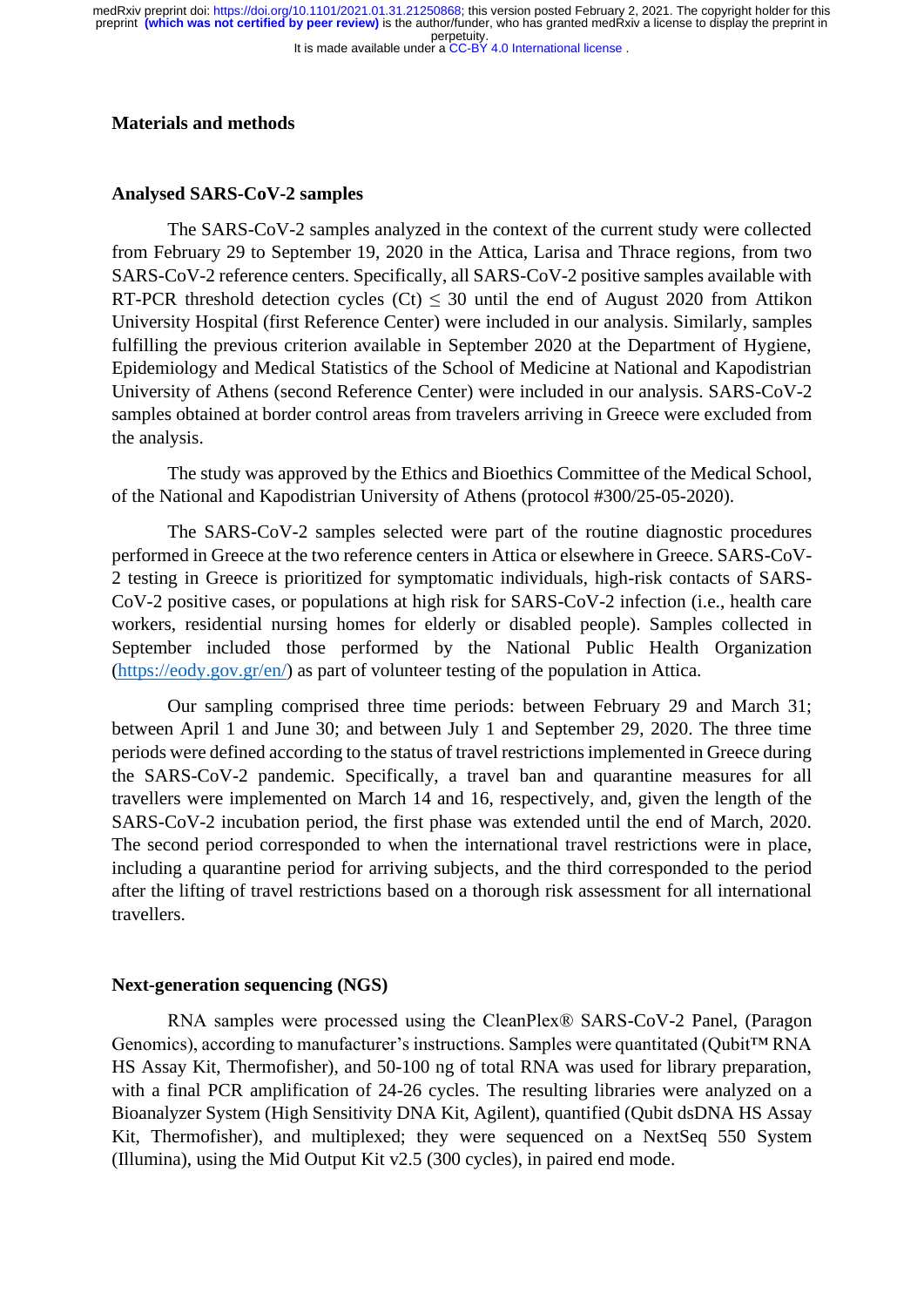It is made available under a [CC-BY 4.0 International license](http://creativecommons.org/licenses/by/4.0/) .

The quality of FASTQ files was assessed using FastQC (version 0.11.9) [17]. Adapter and poor-quality base trimming were performed with TrimGalore (version 0.6.6) [18], which also deploys Cutadapt (version 2.8) [19], keeping reads with length of at least 50 bp. Subsequently, the remaining paired short reads were normalized to 100x uniform coverage using BBnorm from the BBmap suite [20] and then subjected to guided de novo genome assembly using SPAdes (version 3.14.1) [21] with the *--careful* option. The guided SARS-CoV-2 genome assembly is achieved by using a reference genome with the –trusted-contigs option of SPAdes. The reference SARS-CoV-2 genome for the guided assembly was retrieved from UCSC [22]. The quality of the assemblies was assessed using QUAST (version 5.0.2) [23]. By using the guided approach, the vast majority of the assemblies was complete. For the few assemblies that were not complete, the MEDUSA scaffolder was deployed in order to complete the assemblies [24]. The short reads were also mapped to the SARS-CoV-2 genome retrieved from UCSC using BWA (version 0.7.17) [25] in order to further assess the quality of the virus sequencing and visually inspect coverage and potential virus mutations.

The complete de novo genome assembly and assessment procedure can be found online [\(https://github.com/moulos-lab/greek-covid19-assembly\)](https://github.com/moulos-lab/greek-covid19-assembly). The bioinformatics analysis was done using the computational infrastructure of the Center of New Biotechnologies & Precision Medicine (pMedGR), School of Medicine, National and Kapodistrian University of Athens, Greece [\(https://www.precisionmedicine.gr/\)](https://www.precisionmedicine.gr/).

## **Sequence alignment and phylogenetic analysis**

The dispersal patterns of SARS-CoV-2 in Greece were investigated by means of phylogenetic analysis. Classification of SARS-CoV-2 sequences in different lineages was implemented in the pangolin webtool [\(https://cov-lineages.org/pangolin.html\)](https://cov-lineages.org/pangolin.html). Our data consisted of: i) five datasets of 3,000 randomly selected sequences until September 30, 2020 sampled from the GISAID database plus the best hits identified by a BLAST search using as queries all sequences of our study population against the GISAID database sampled at the same time period, and ii) a dataset of 15,000 randomly selected sequences sampled until September 30, 2020 plus the best hits identified by a BLAST search. We collected 173,991 sequences from GISAID until 30<sup>th</sup> of September, 2020 and created a Blast Database. We queried the 389 sequences and set a threshold to report the first 50 best hits (ranked by e-value and bitscore). BLAST reported pairwise 20,517 hits matching at different regions. These hits correspond to 2,059 unique sequences. The BLAST search was performed using only the coding region of SARS-CoV-2 (29,410 nucleotides). The total size of unique sequence datasets after the inclusion of the best hits, the random sets of 3,000 sequences and our study population, were 5,039 (dataset 1), 5,036 (dataset 2), 5,038 (dataset 3), 5,039 (dataset 4), and 5,036 (dataset 5). The size of the dataset including the 15,000 randomly selected sequences was 16,919 unique sequences. Analysis was performed without taking into account the classification of SARS-COV-2 into lineages.

Multiple sequence alignments were performed using the multithreaded version of MAFFT program [26]. This was run using XSEDE, available by the cyberinfrastructure for phylogenetic research (The CIPRES Science Gateway, version 3.3, [https://www.phylo.org/\)](https://www.phylo.org/), and the infrastructure at pMedGR**.**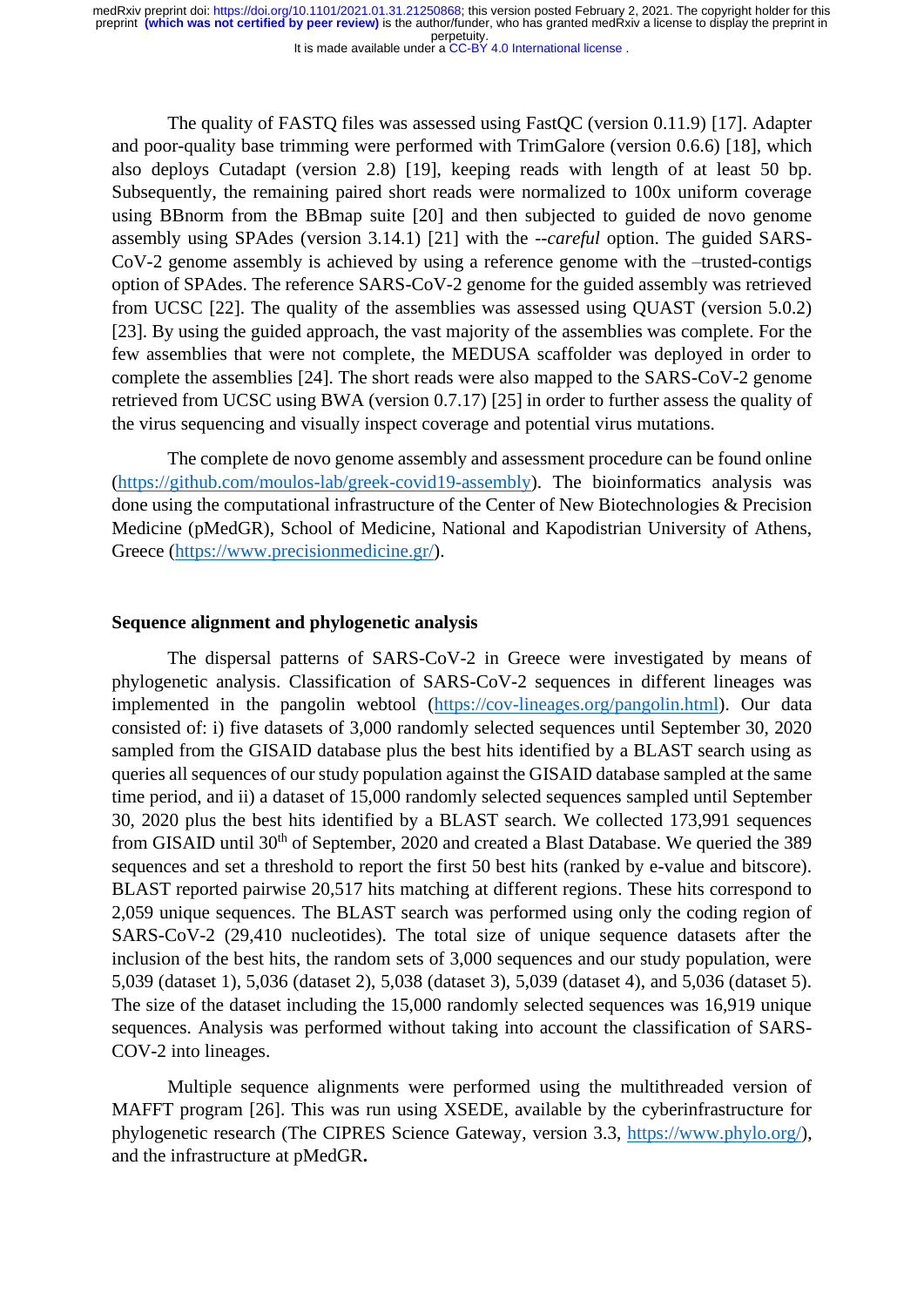It is made available under a [CC-BY 4.0 International license](http://creativecommons.org/licenses/by/4.0/) .

Phylogenetic analyses were carried out by the maximum likelihood (ML) method using the IQ-Tree (version 2.1.1) [27] and the FastTree (version 2) programs [28]. Due to constrains in computation time, phylogenetic trees for sequence alignments larger than 3,000 sequences were imputed using FastTree. Phylogenetic analysis was performed using the best-fit nucleotide substitution with the ModelFinder and the Akaike Information Criterion (AIC) as implemented in IQ-Tree [27]. The nucleotide substitution model selected more often was the GTR+I+G4. For FastTree the GTR+G4 was selected as the nucleotide substitution model. All runs were performed at the CIPRES Science Gateway (version 3.3) and the infrastructure at pMedGR.

The resulting phylogenies were visualized and annotated by the FigTree (version1.4) and the Dendroscope (version 3.7.2) programs.

#### **Estimation of the number of imported SARS-CoV-2 infections**

Τo infer the dispersal patterns of SARS-CoV-2 (i.e., the number of imported infections versus the within country infection events during different time periods), we performed phylogeographic analysis on all the 5 datasets of 5,036-5,039 sequences. Phylogeographic analysis was performed on the ML tree reconstructed by phylogenetic analysis conducted on the FastTree program in the previous step of analysis. Specifically, we estimated the number of SARS-CoV-2 infections (viral migration events) between different geographic areas/countries around the world and Greece (imported infections) during three time periods: between i) February 29 and March 31, 2020, ii) April 1 and June 30, 2020, and iii) July 1 and September 29, 2020. Additionally, we estimated infections occurring locally (local infections) between individuals for whom viral samples were taken at these three time periods. The viral migration events were quantified between the different geographic areas/countries by character reconstruction using the criterion of parsimony as implemented in PAUP\*4.0 [29].

We assessed whether the inferred migration events (imported or local infections) were different from those expected by chance (panmixis). Hypothesis testing was performed by character reconstruction using the criterion of parsimony on the Mesquite (version 3.61) program [30].Further details on the methodology of viral migration event estimation have been described in detail elsewhere [31-34].

#### **Results**

Our study data comprised of 389 unique full-genome SARS-CoV-2 sequences, of which 280 were newly generated and 109 were available on the GISAID database, collected in Attica until December 1, 2020 [35]. The vast majority of our samples had been collected in Attica (N=353, 90.7%). To investigate the patterns of SARS-CoV-2 infection in the areas of Northeast Greece and Thessaly, where virus surges were reported in March and May, respectively, we analysed 17 samples drawn from Alexandroupoli, Kavala, Komotini and Xanthi in Northeast Greece and 13 samples from the Nea Smirni area in Larissa, Thessaly. A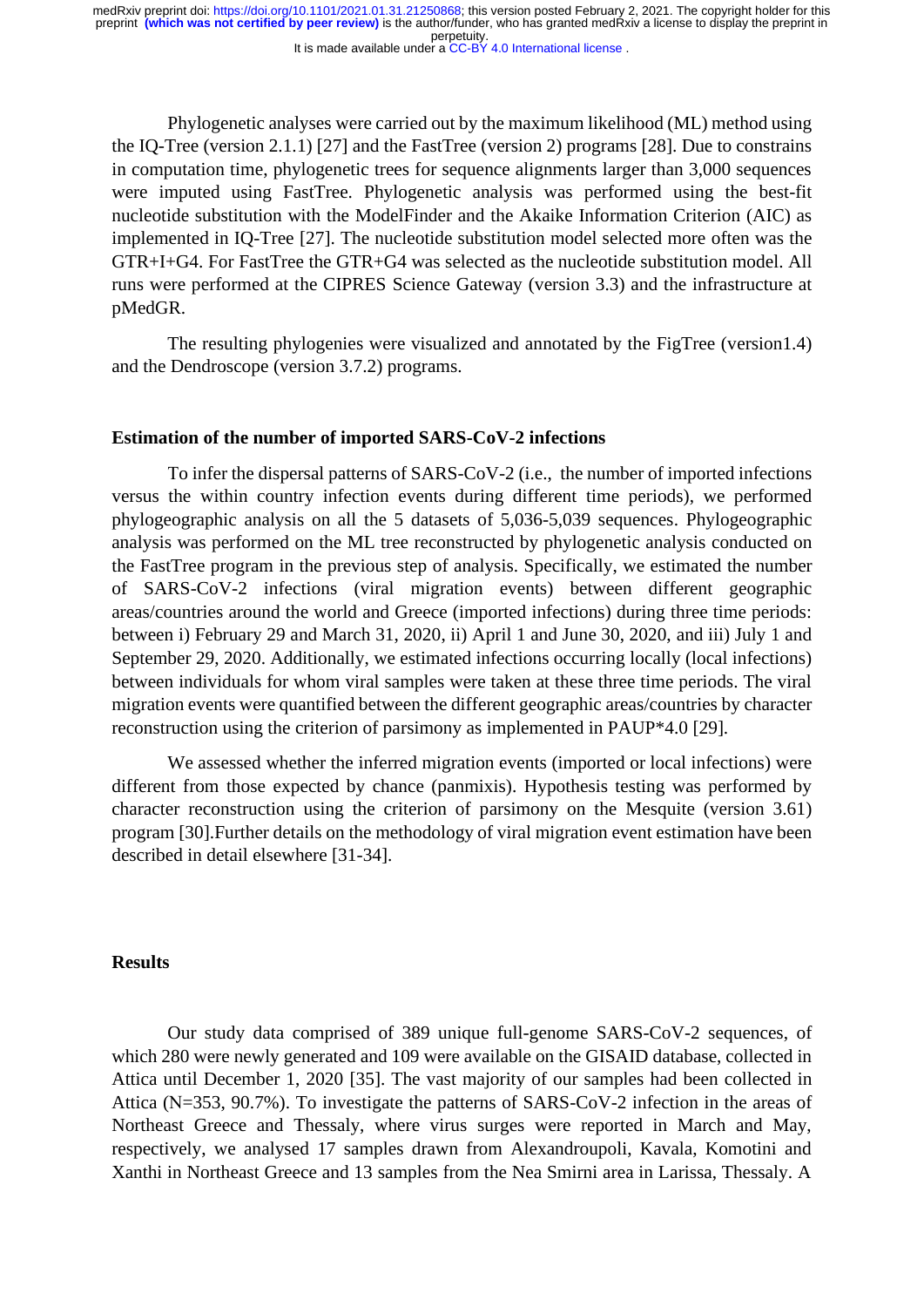It is made available under a [CC-BY 4.0 International license](http://creativecommons.org/licenses/by/4.0/) . perpetuity. medRxiv preprint doi: [https://doi.org/10.1101/2021.01.31.21250868;](https://doi.org/10.1101/2021.01.31.21250868) this version posted February 2, 2021. The copyright holder for this<br>preprint (which was not certified by peer review) is the author/funder, who has granted

few samples (N=4) analyzed as part of routine diagnostic testing in Attica were also available from 3 Aegean islands.

As mentioned in materials and methods section, sampling process comprised three time periods. The samples included in the study were as follows: 156 of 1,565 diagnosed cases (10%) for the first period, 101 of 1,873 cases (5.4%) for the second period, and 132 of 15,869 cases (0.8%) for the third period. The lower proportion for the third period was due to the number of tests performed increasing gradually with time (i.e., the average number of tests per month was approximately 10x higher in the third versus the first period), suggesting that the last period was not underrepresented in our sample.

The results of the classification of viral sequences into lineages, as estimated using the pangolin program, are shown in **Table 1**. The most frequent lineages were B.1.1 (European lineage; 40.6%), B.1.1.152 (Russian lineage; 19.5%), B1.1.38 (the UK lineage; 11.8%), B.1 (a European lineage that corresponds to the spring outbreak in Italy; 5.7%), B (basal lineage from China with many global exports; 4.4%) and B.40 (lineage dominant in the UK and Australia; 5.1%), while the A lineages originally detected at the early stages of the pandemic in Asia were present at low frequencies in Greece (A2: 0.5%; A5: 0.8%).

| <b>Time</b><br>period | First                         | <b>Second</b>                 | <b>Third</b>                  | <b>Total</b>                  | Clustered <sup>1</sup>         |
|-----------------------|-------------------------------|-------------------------------|-------------------------------|-------------------------------|--------------------------------|
| <b>Lineage</b>        | Number of<br>sequences $(\%)$ | Number of<br>sequences $(\%)$ | Number of<br>sequences $(\%)$ | Number of<br>sequences $(\%)$ | Number of<br>sequences $(\% )$ |
| A.2                   | 2(1.28)                       |                               |                               | 2(0.51)                       |                                |
| A.5                   | 3(1.92)                       |                               |                               | 3(0.77)                       |                                |
| B                     | 14 (8.97)                     | 3(2.97)                       |                               | 17(4.37)                      |                                |
| B.1                   | 13(8.33)                      | 2(1.98)                       | 7(5.3)                        | 22(5.66)                      |                                |
| B.1.1                 | 81 (51.92)                    | 50(49.5)                      | 27(20.45)                     | 158 (40.62)                   | 81 (36.65)                     |
| <b>B.1.1.1</b>        | 1(0.64)                       |                               | 1(0.76)                       | 2(0.51)                       |                                |
| B.1.1.38              | 5(3.21)                       | 13(12.87)                     | 28(21.21)                     | 46(11.83)                     | 44 (19.91)                     |
| B.1.1.70              |                               |                               | 1(0.76)                       | 1(0.26)                       | 1(0.45)                        |
| B.1.1.100             |                               |                               | 1(0.76)                       | 1(0.26)                       | 1(0.45)                        |
| B.1.1.102             |                               |                               | 1(0.76)                       | 1(0.26)                       | 1(0.45)                        |
| B.1.1.145             | 1(0.64)                       |                               |                               | 1(0.26)                       |                                |
| B.1.1.152             | 8(5.13)                       | 23(22.77)                     | 45 (34.09)                    | 76 (19.54)                    | 75 (33.94)                     |
| B.1.1.237             |                               | 1(0.99)                       | 2(1.52)                       | 3(0.77)                       | 3(1.36)                        |
| B.1.1.291             |                               |                               | 9(6.82)                       | 9(2.31)                       | 9(4.07)                        |
| B.1.1.315             |                               |                               | 1(0.76)                       | 1(0.26)                       | 1(0.45)                        |
| <b>B.1.5</b>          | 4(2.56)                       | 1(0.99)                       | 2(1.52)                       | 7(1.80)                       |                                |
| <b>B.1.22</b>         |                               | 1(0.99)                       |                               | 1(0.26)                       |                                |
| <b>B.1.36</b>         |                               |                               | 3(2.27)                       | 3(0.77)                       |                                |

**Table 1** Lineages of the study sequences per time period.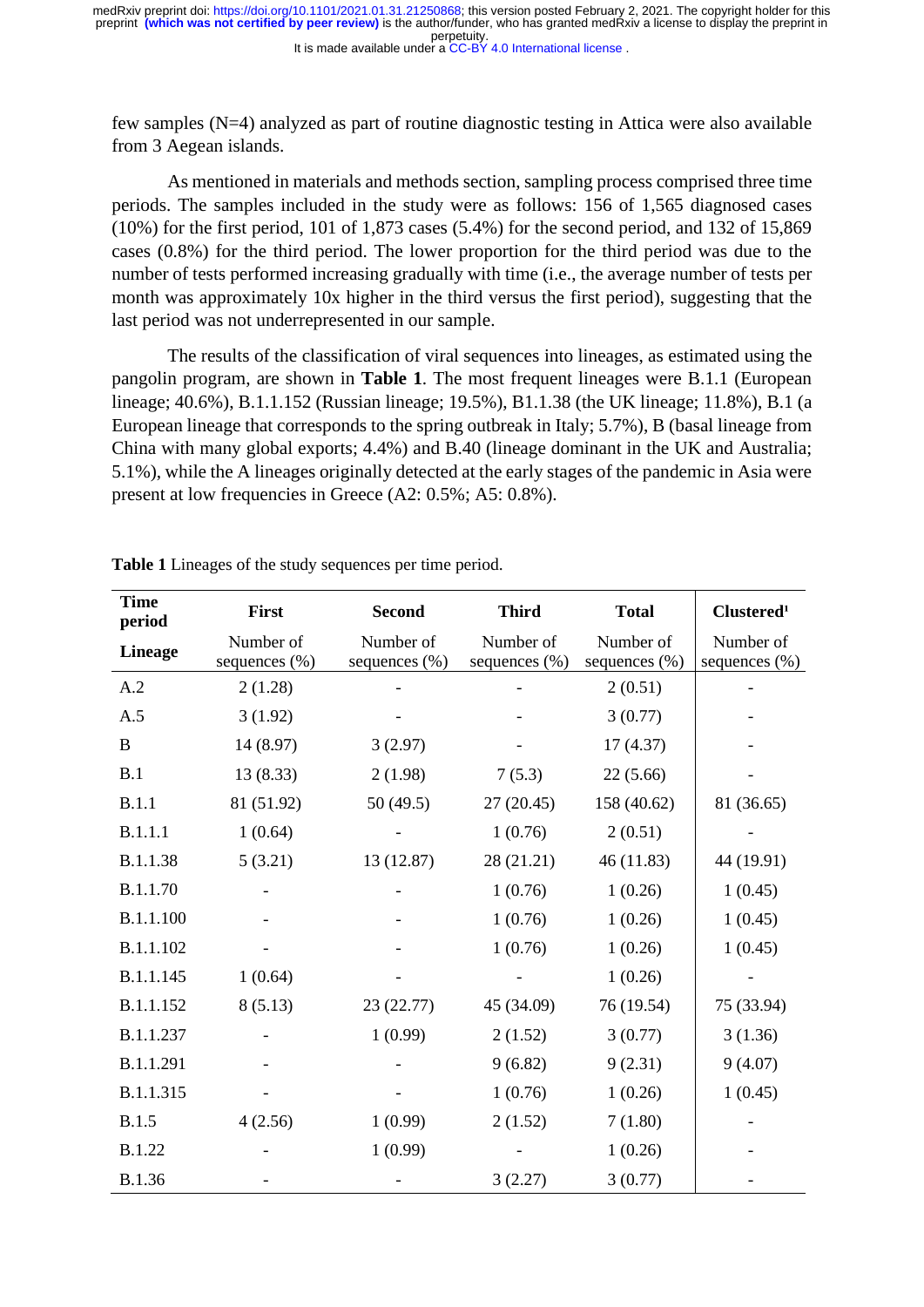| <b>Total</b>   | 156 (100) | 101(100) | 132 (100) | 389 (100) | 221 (100) |
|----------------|-----------|----------|-----------|-----------|-----------|
| <b>B.40</b>    | 13 (8.33) | 7(6.93)  |           | 20(5.14)  | 5(2.26)   |
| <b>B.39</b>    | 1(0.64)   |          |           | 1(0.26)   |           |
| <b>B.28</b>    | 1(0.64)   |          | -         | 1(0.26)   |           |
| B.4            | 1(0.64)   |          |           | 1(0.26)   |           |
| B.3            | 2(1.28)   |          |           | 2(0.51)   |           |
| <b>B.1.319</b> |           |          | 1(0.76)   | 1(0.26)   |           |
| B.1.255        | 4(2.56)   |          |           | 4(1.03)   |           |
| B.1.177        | ۰         |          | 1(0.76)   | 1(0.26)   |           |
| <b>B.1.160</b> |           |          | 1(0.76)   | 1(0.26)   |           |
| <b>B.1.98</b>  | 2(1.28)   |          |           | 2(0.51)   |           |
| B.1.36.6       | -         | ۰        | 1(0.76)   | 1(0.26)   |           |

<sup>1</sup> Distribution of sequences found within the largest local cluster per lineage.

To investigate the patterns of SARS-CoV-2 pandemic dispersal in Greece, we performed phylogenetic analyses on 5 different datasets, including as reference a random collection of globally sampled sequences and the best-hits identified by BLAST. The selection of sequences was performed over all SARS-CoV-2 lineages to avoid any biases stemming from lineages classification. Phylogenetic analyses on the different alignments revealed similar results, with at least 70 genetically distinct viruses identified as independent introductions in Greece. This number corresponds to the number of sequences  $(N=63)$  not falling within phylogenetic clusters with other sequences from Greece, hereafter named singletons, as previously reported [10], plus the number of clusters  $(N=7)$  comprising sequences from Greece. Given that our sample pool corresponds to 10% of the diagnosed cases and, also, that the actual number of SARS-CoV-2 infections should be severely underdiagnosed, the different lineages introduced to Greece should be higher than our estimation. The characteristics of SARS-CoV-2 phylogenetic clusters are shown in **Figure 1,** where, in addition to the 63 sequences that were not associated with onward transmission in Greece, we found several small clusters consisting of 2 to 6 sequences and two larger ones of 31 and 221 sequences (**Figure 2A-C**). The second largest cluster included 31 identical sequences sampled at the early stage of the pandemic from March 10 to 31, 2020 in Greece. The largest cluster consisted of 37 (16.7%; first period), 72 (32.6%; second period) and 112 (50.7%; third period) sequences collected during the respective sampling periods (**Figure 2C**). Notably, samples from the second and third period dominated in the largest local cluster. Furthermore, this cluster was underpinned by high levels of phylogenetic support (Shimodaira-Hasegawa, SH-support > 0.9) and was similarly detected in the phylogenetic tree performed using the random sampling of 15,000 GISAID sequences (SHsupport  $> 0.85$ ). The proportion of lineages for the sequences within the largest local cluster is shown in Table 1.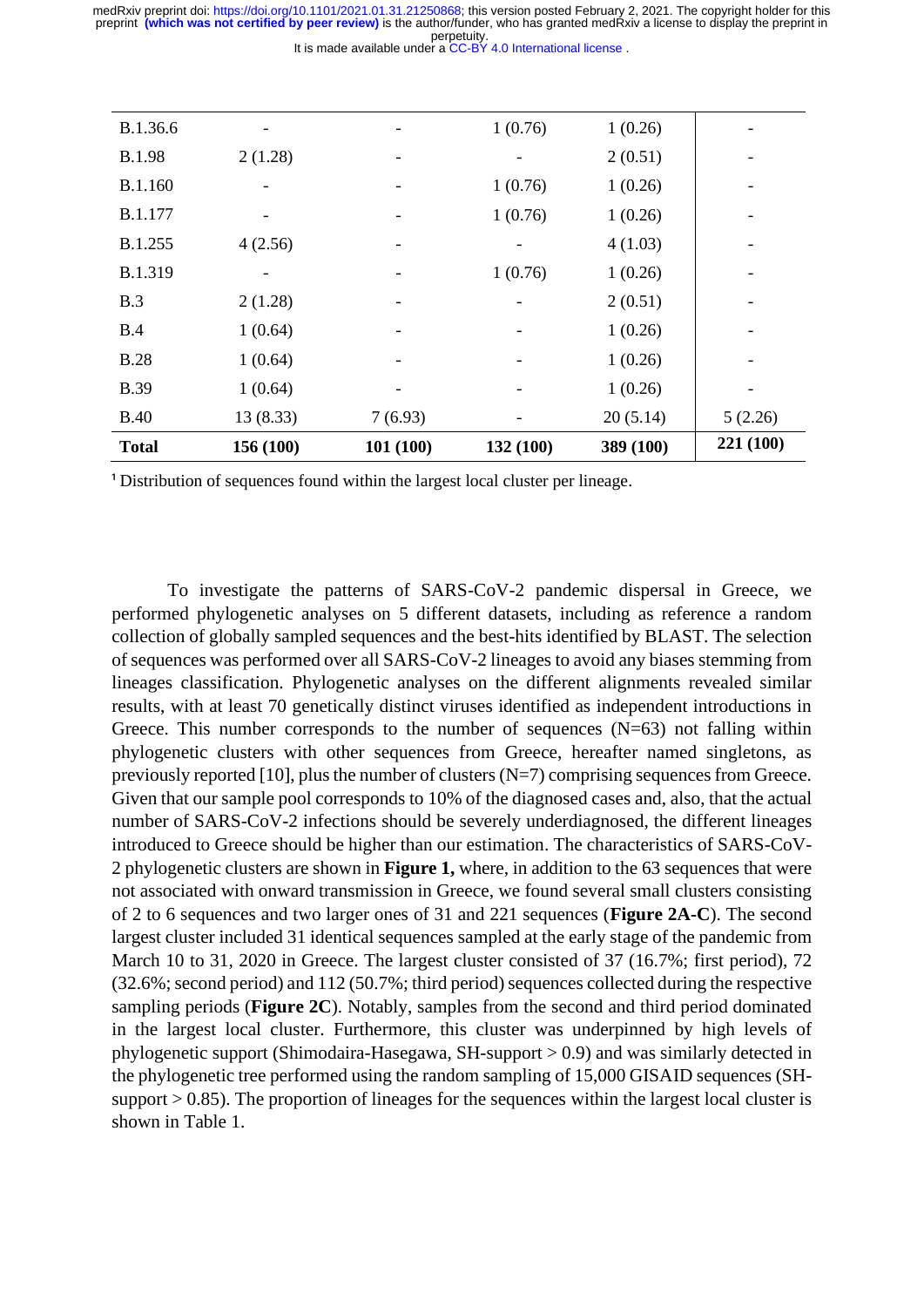



Figure 1. Distribution of number of sequences per phylogenetic cluster in Greece. The horizontal axis indicates the number of sequences within clusters and the vertical axis the number of the corresponding clusters.

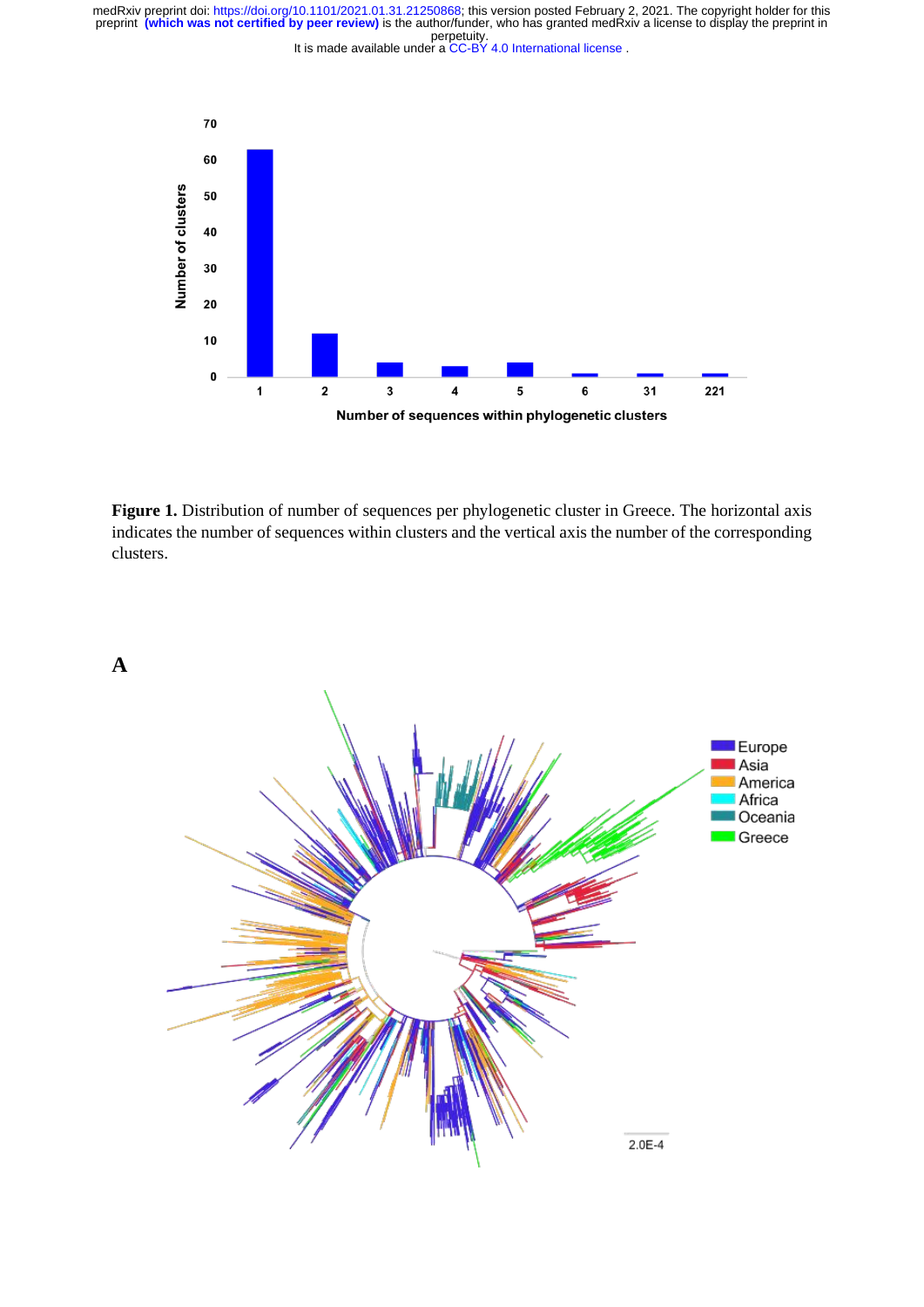It is made available under a [CC-BY 4.0 International license](http://creativecommons.org/licenses/by/4.0/) . perpetuity. medRxiv preprint doi: [https://doi.org/10.1101/2021.01.31.21250868;](https://doi.org/10.1101/2021.01.31.21250868) this version posted February 2, 2021. The copyright holder for this<br>preprint (which was not certified by peer review) is the author/funder, who has granted



**C**

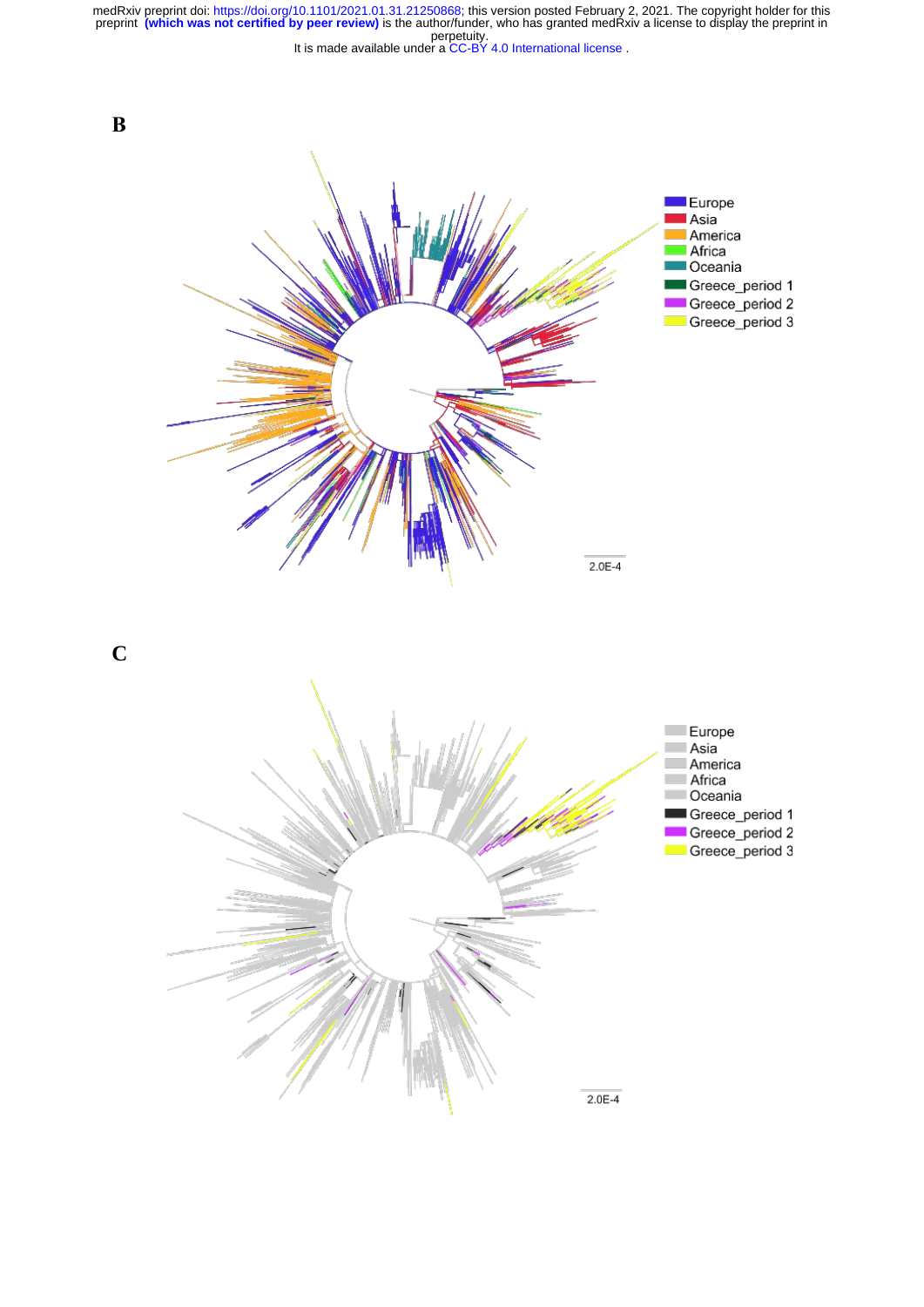It is made available under a [CC-BY 4.0 International license](http://creativecommons.org/licenses/by/4.0/) .

**Figure 2.** Unrooted phylogenetic tree estimated by FastTree (version 2) of SARS-CoV-2 sequences from Greece (N=389) and a global reference dataset N=4,647). **A.** All sequences from Greece are colored in light green. **B.** Sequences from Greece are marked in dark green (sampling period 1: 29/02/2020-31/03/2020: no travel restrictions) purple (sampling period 2: 01/04/2020-30/06/2020: travel restrictions) and yellow (sampling period 3: 01/07/2020-29/09/2020: lifting of travel restrictions). **C.** Sequences from Greece sampled from different time periods are shown in different colors and all reference sequences are shown in grey.

The putative numbers and sources of virus importation during the three time periods were inferred by means of phylogeographic analyses. The patterns of SARS-CoV-2 importation differed greatly between the three time periods: the proportion of imported infections peaked during the first period (mean value over the 5 datasets: 41%), while it remained low in the second (mean value over the 5 datasets: 11.5%) and third (mean value over the 5 datasets: 8.8%) periods (**Figure 3A**). The numbers of imported infections were similar across the different datasets and matched the proportion of imported cases reported from SARS-CoV-2 surveillance (**Figure 3A**). The corresponding figures were 31.2%, 15.5% and 13.8% for the three periods, respectively (**Figure 3A**). Implementation of travel restrictions and quarantine measures were applied in the middle of March, causing a decline in international arrivals, and were maintained until June (**Figure 3B**). Notably, the proportion of imported infections remained low after the lifting of restrictions on international travel implemented on July 1 in Greece (**Figure 3B**), and, although a virus surge was detected in August, it was not associated with an increased proportion of imported infections (**Figure 3C**).

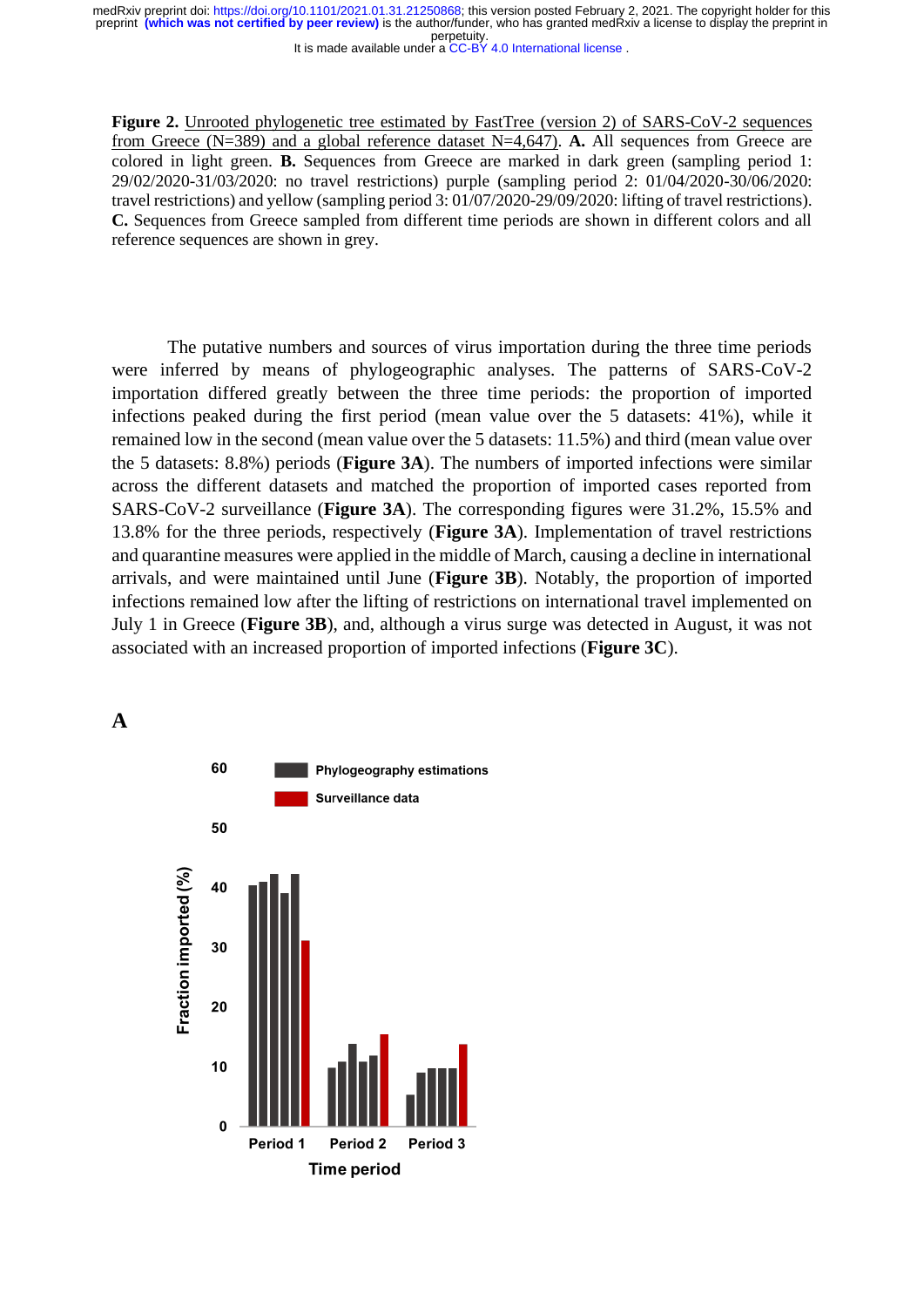



**Figure 3.** Proportion of virus importation estimated by phylogeographic analysis over the three sampling periods (sampling period 1: 29/02/2020-31/03/2020: no travel restrictions; sampling period 2: 01/04/2020-30/06/2020: travel restrictions; sampling period 3: 01/07/2020-29/09/2020: lifting of restrictions). **A.** Proportions of virus importation inferred by phylogeographic analysis using 5 different datasets (black) and surveillance data (red). Black bars indicate the proportion of virus importation inferred by phylogeographic analysis (mean value estimated from the 5 different datasets) in combination with **B.** the number of international arrivals per month (red line) and **C.** the number of SARS-CoV-2 cases per month in Greece (red line).

To investigate the significance of the pattern of virus importation, we compared the previous estimates with the expected proportions of imported infections under a scenario of panmixis. Our analysis suggested that the estimated proportions of imported infections were much lower than those expected by chance (**Supplemental Figure**), even during the first period (p<0.001); however, the differences were more pronounced in the second and third periods (p<0.001) (**Supplemental Figure**). These findings suggest that local transmission eventually dominated during the SARS-CoV-2 pandemic, but was less pronounced at the early stages, when travel restrictions had not yet been implemented.

The putative geographic origin of the imported infections showed that the majority originated from Europe and specifically from the UK (23 out of 43 imported cases; 53.5%) in the first period (**Table 2**). However, a considerable number of transmissions originated from non-European country (17 out of 43 imported cases; 39.5%) (**Table 2**). Subsequent analysis revealed that these cases were imported from America and Asia. During the second period, most of the imported infections were inferred to have originated from non-European country (8 out of 9; 88.9%) and the rest from the UK (1 out of 9; 11.1%) (**Table 2**). During the third period, half of the imported cases were traced to countries outside Europe and the remaining 33.3% and 16.7% were from the UK and Denmark, respectively (**Table 2**). According to the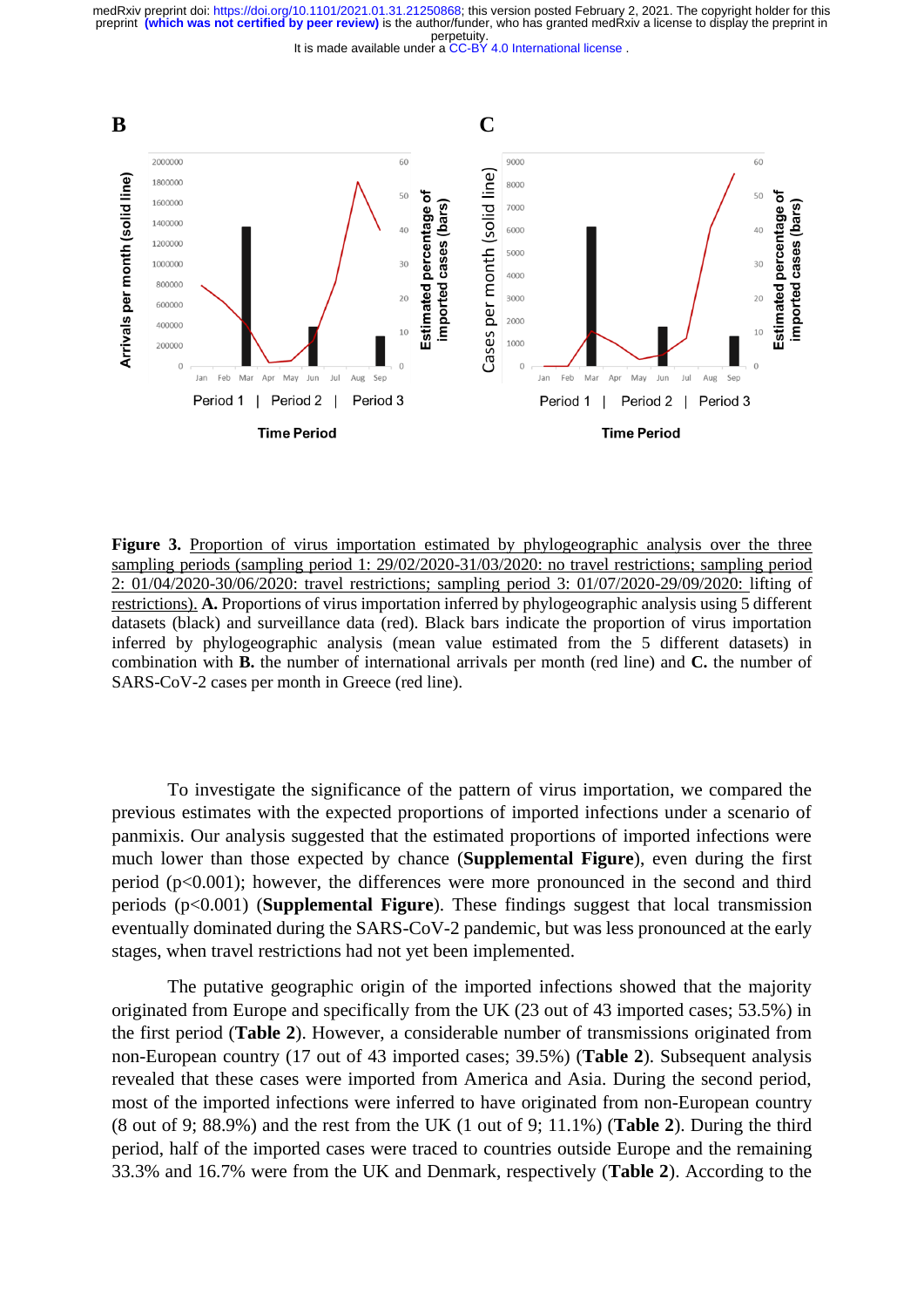It is made available under a [CC-BY 4.0 International license](http://creativecommons.org/licenses/by/4.0/) . perpetuity. preprint **(which was not certified by peer review)** is the author/funder, who has granted medRxiv a license to display the preprint in medRxiv preprint doi: [https://doi.org/10.1101/2021.01.31.21250868;](https://doi.org/10.1101/2021.01.31.21250868) this version posted February 2, 2021. The copyright holder for this

surveillance data, the highest number of imported SARS-CoV-2 cases were from the UK, at 36.1% and 16.8% for the first and second periods, respectively, proportions that were similar to those estimated by phylogeographic analysis. No information about the origin of potential imported cases was available for the third period since virus screening was performed at the entry sites and the putative origins of the imported cases that remained undiagnosed was unknown.

|                  |                  | Time period         |                      |                      |  |
|------------------|------------------|---------------------|----------------------|----------------------|--|
|                  | <b>Importing</b> | Period 1            | Period 2             | Period 3             |  |
|                  | to Greece        | (Feb. 29 - Mar. 31) | $(Apr. 1 - June 30)$ | $(July 1 - Sep. 29)$ |  |
|                  |                  | $(N=156$ sequences) | $(N=101$ sequences)  | $(N=132$ sequences)  |  |
| <b>Exporting</b> | Non-European     |                     | 8                    |                      |  |
| from             | countries        |                     |                      |                      |  |
|                  | United Kingdom   | 23                  |                      |                      |  |
|                  | Denmark          | 0                   | 0                    |                      |  |
|                  | Germany          | 3                   | 0                    | 0                    |  |

**Table 2** Estimated number of imported cases (migration events).

#### **Discussion**

In the current study, using SARS-CoV-2 genomes from three distinct time periods, we showed that imported lineages were responsible for 41% of transmissions during the first pandemic wave in Greece. Moreover, we found that levels of virus importation significantly decreased during the period of travel restrictions and quarantine measures and, notably, remained low even after the opening of borders during the three months of peak tourist season. Our results were robust across different reference datasets and correlated strongly with the surveillance data regarding both the proportion of imported infections and the putative origin of SARS-CoV-2 lineages. Our findings suggest that imported infections dominated at the early stage of the pandemic before the implementation of travel bans.

More importantly, we found that virus importation remained low and did not substantially contribute to SARS-CoV-2 onward transmission even after the lifting of travel restrictions. Since July 1, 2020, all incoming travelers, including Greek citizens, need to have completed a passenger locator form (PLF) 48 hours before entering Greece. Health screening procedures have been put in place at airports and other ports of entry, where targeted testing has been performed guided by an artificial intelligence algorithm termed EVA. The algorithm combines information from previous tests performed at entry points in the country, as well as data obtained from the PLF creating an importation risk profile for each visitor according to country of travel origin. Health authorities can utilize this profile to determine border molecular testing prioritization, thus enhancing public health protection. Risk assessment for all countries was continuously performed daily and measures were modified accordingly, such as when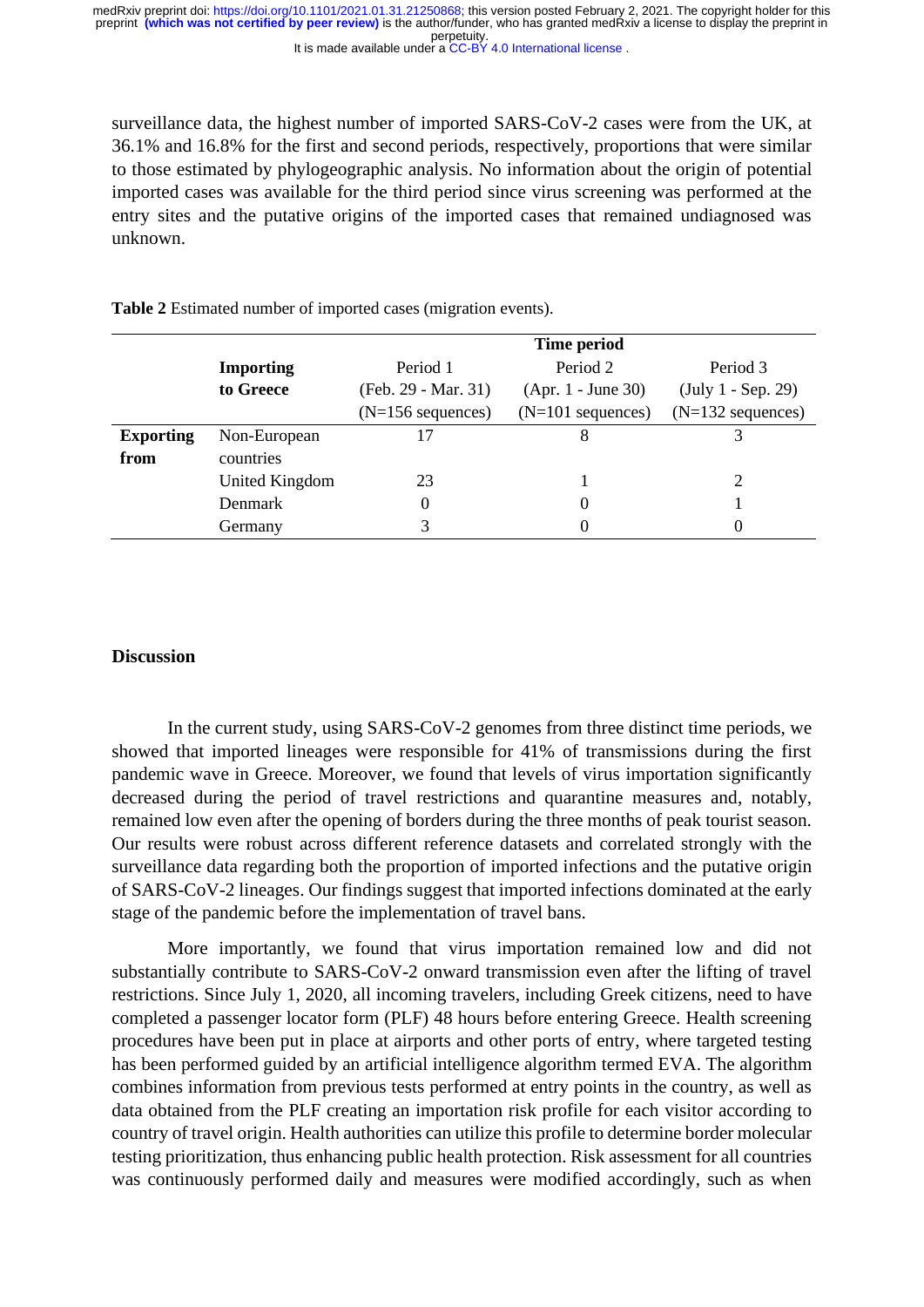It is made available under a [CC-BY 4.0 International license](http://creativecommons.org/licenses/by/4.0/) .

entry restrictions were tightened for some countries when an increase in the number of SARS-CoV-2-positive cases was observed (a negative SARS-CoV-2 PCR test being required for entry). Additional public health measures were implemented (social distancing, local lockdowns, compulsory use of face masks in public spaces, etc.) locally or nationwide as necessary by local and national authorities.

Our study suggests that the impact of travelers to SARS-CoV-2 local transmission in Greece was low during the summer. To our knowledge, this is one of the few molecular epidemiology studies showing that the lifting of travel restrictions after the first pandemic wave was not associated with onward transmission driven by imported SARS-CoV-2 cases. This was most likely due to virus screening at entry points and public health measures implemented during the summertime and afterwards, which helped to control virus spread in the community. Notably, except for few islands (i.e., Paros, Mykonos), no virus surges were detected during the summer period in Greece and the effective reproductive number R remained around 1.1 - 1.2 during this period (National Public Health Organization; unpublished data).

Early importation events observed during the first period resulted in large clusters only in one case; local clusters, that potentially have been ignited after the lifting of travel restrictions, may have remained undetected in our study. However, if this hypothesis were true, we would expect to have observed a high number of singleton (imported) infections, which was not the case. This suggests that the former hypothesis does not provide the most plausible explanation of the SARS-CoV-2 dispersal pattern during the third described period in Greece. Moreover, although our samples were not collected at tourist destinations, they were drawn from Attica, where almost 40% of the total Greek population resides, and which fuels tourism in these destinations during the summertime. Therefore, if new strains were associated with high levels of local transmission, we should have been able to detect them through our sampling.

Our findings are similar to those of previous studies in Europe and the Americas showing that the levels of imported infections declined after the implementation of travel restrictions during the first pandemic wave [10]. The scale of virus importation in Greece was in accordance with that in Boston, USA prior to March 28, 2020 (approximately 35%) and thereafter, when travel restrictions were implemented (median 9.3%) [7]. We also showed that the majority of strains during the first pandemic wave was imported from Europe, and specifically from the UK, but a significant proportion of virus importation originated in non-European countries. This pattern matched the origin of cases associated with travel during the first phase, suggesting that, although phylogeographic accuracy can be compromised due to potentially non-representative sequencing, in our analyses the putative origin of imported cases estimated by phylogeography matched that estimated by surveillance data.

Our study has several limitations. Our sampling was not representative and was not performed across Greece. On the other hand, as discussed above, our analysis was based on 389 full-length genomes collected at different time points from Attica, suggesting that our results reflect a large proportion of the population. Moreover, our study data included a dense sample of diagnosed cases during the first and second phases; sampling proportion was lower in the third period, but this was due to the enhanced testing performed over time. Regarding the putative limitation of non-sampling from tourist destinations during the third phase, if SARS-CoV-2 was continuously transmitted from viral lineages imported during the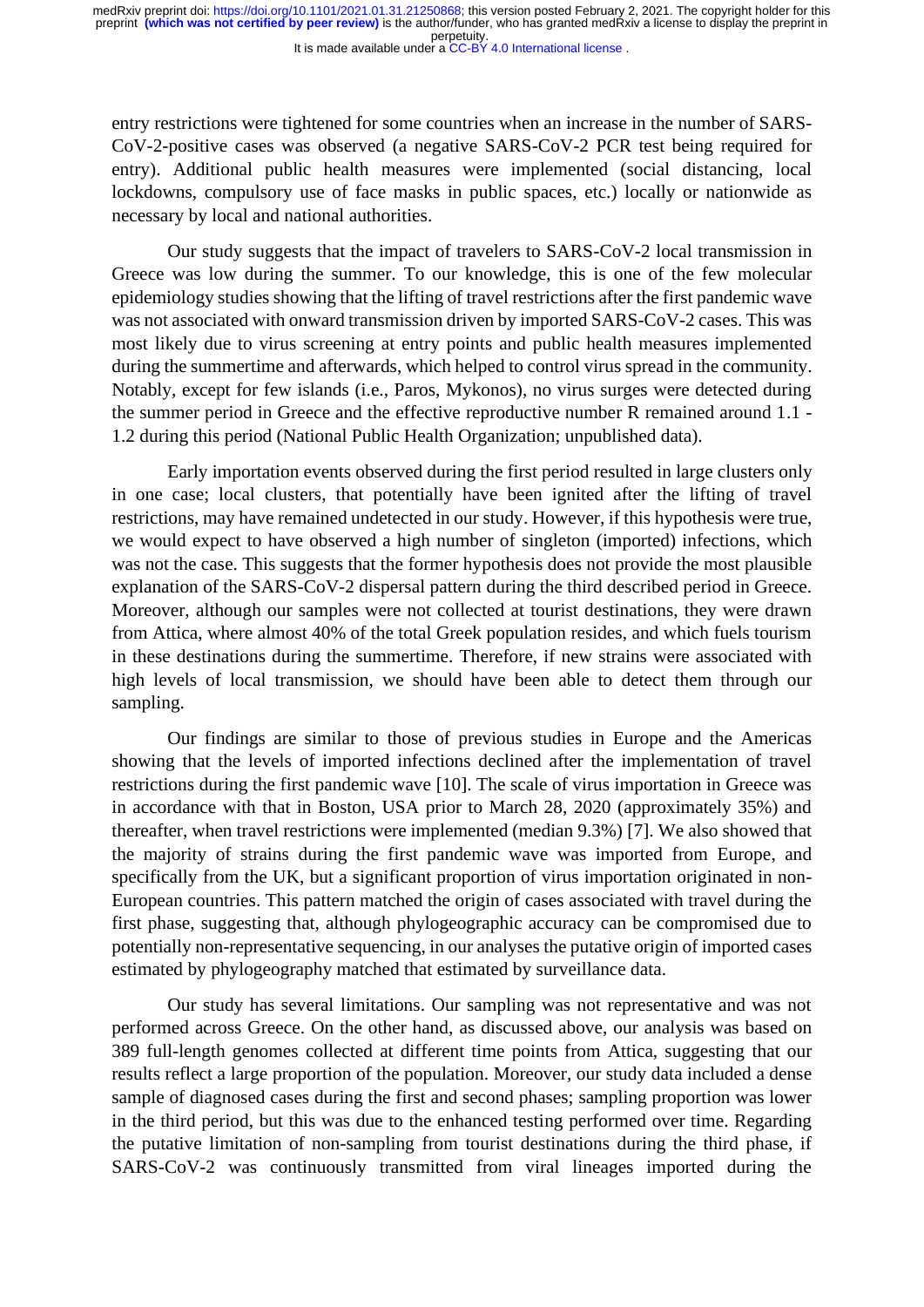It is made available under a [CC-BY 4.0 International license](http://creativecommons.org/licenses/by/4.0/) .

summertime in Greece, we would be able to detect them in Attica residents, a large proportion of whom visit many different places in Greece during the summertime. Our findings suggest that imported cases did not contribute substantially to SARS-CoV-2 local spread between July and September 2020. Importantly, our results on the effects of virus importation correlated with those estimated from surveillance data, thus enhancing the robustness of our findings. We should note that our findings are relevant to the summer period in the Mediterranean region and may not be generalizable for areas with different climatic conditions.

In conclusion, our molecular epidemiology study showed that the estimated proportion of imported cases during the first pandemic wave in Greece was 41% and that virus screening and public health measures after the lifting of travel restrictions prevented SARS-CoV-2 onward transmission from imported cases during summer 2020. These findings provide important insights on the efficacy of targeted public health measures and have important implications regarding the safety of international travel during a pandemic.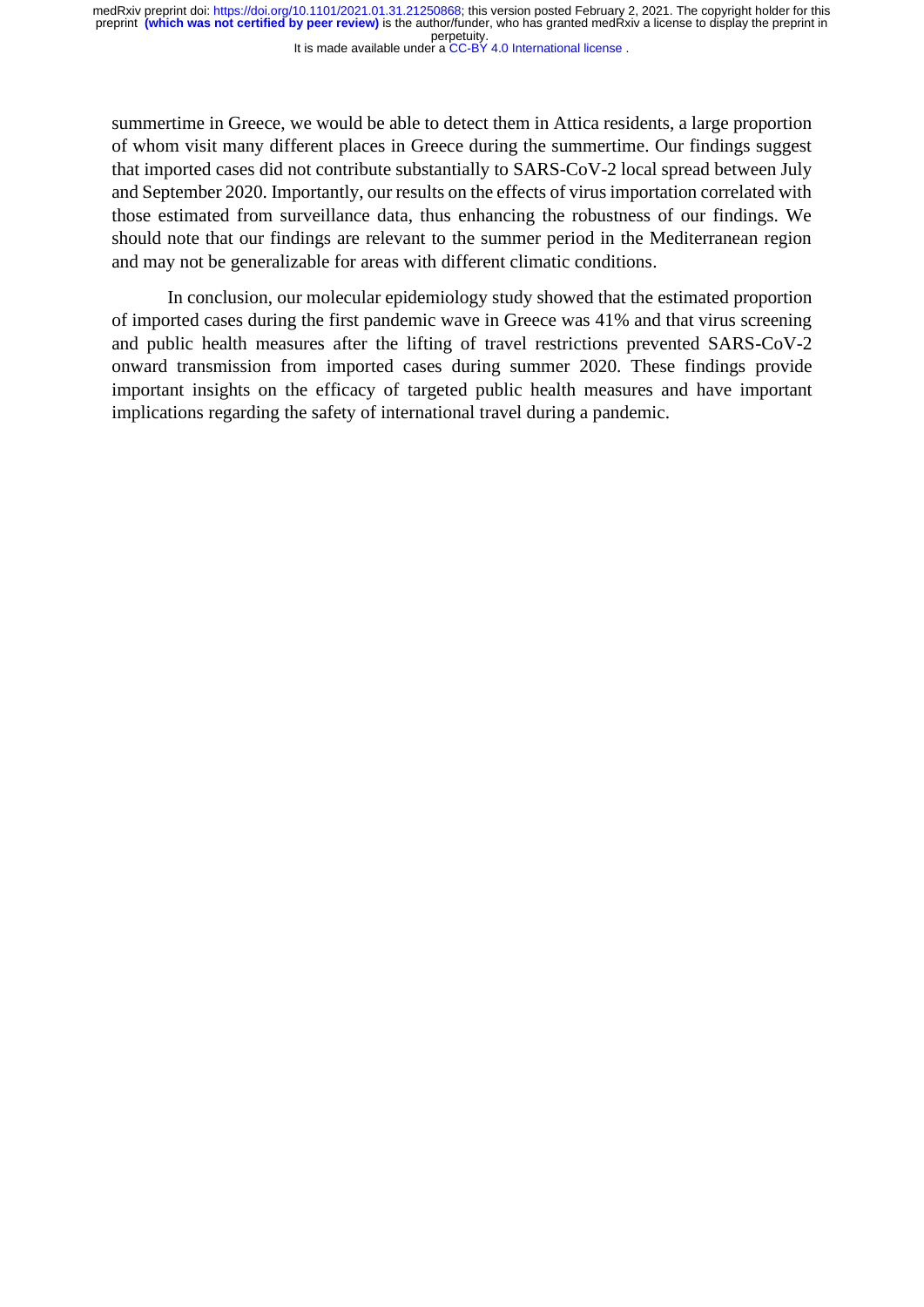It is made available under a [CC-BY 4.0 International license](http://creativecommons.org/licenses/by/4.0/) . perpetuity. medRxiv preprint doi: [https://doi.org/10.1101/2021.01.31.21250868;](https://doi.org/10.1101/2021.01.31.21250868) this version posted February 2, 2021. The copyright holder for this<br>preprint (which was not certified by peer review) is the author/funder, who has granted

## **Acknowledgements**

We acknowledge support of the next generation sequencing and bioinformatic analysis by the project "The Greek Research Infrastructure for Personalised Medicine (pMED-GR)" (MIS 5002802) which is implemented under the Action "Reinforcement of the Research and Innovation Infrastructure", funded by the Operational Programme "Competitiveness, Entrepreneurship and Innovation" (NSRF 2014-2020) and co-financed by Greece and the European Union (European Regional Development Fund) and the Uni-Pharma S.A. We also acknowledge support of National Public Health Organization, the Greek Shipowners' Social Welfare Company SYN-ENOSIS and the Public Benefit Foundation "John S. Latsis".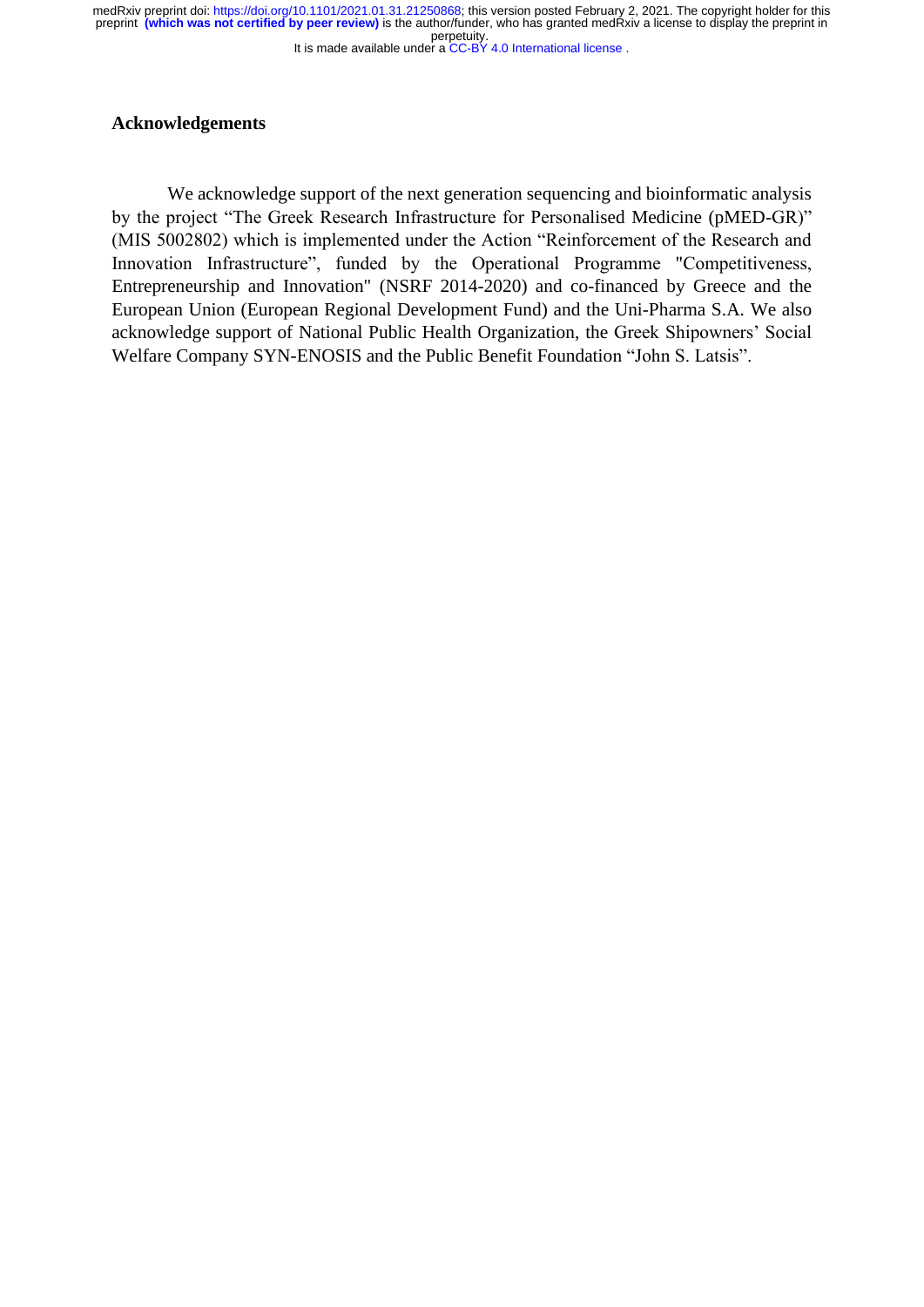It is made available under a [CC-BY 4.0 International license](http://creativecommons.org/licenses/by/4.0/) . perpetuity. medRxiv preprint doi: [https://doi.org/10.1101/2021.01.31.21250868;](https://doi.org/10.1101/2021.01.31.21250868) this version posted February 2, 2021. The copyright holder for this<br>preprint (which was not certified by peer review) is the author/funder, who has granted

## **Supplemental material**



**Supplemental figure.** Proportion of virus importation estimated by phylogeographic analysis over the three sampling periods (sampling period 1: 29/02/2020-31/03/2020: no travel restrictions; sampling period 2: 01/04/2020-30/06/2020: travel restrictions; sampling period 3: 01/07/2020-29/09/2020: lifting of travel restrictions) (red dots) and after simulations of a scenario of panmixis (black dots).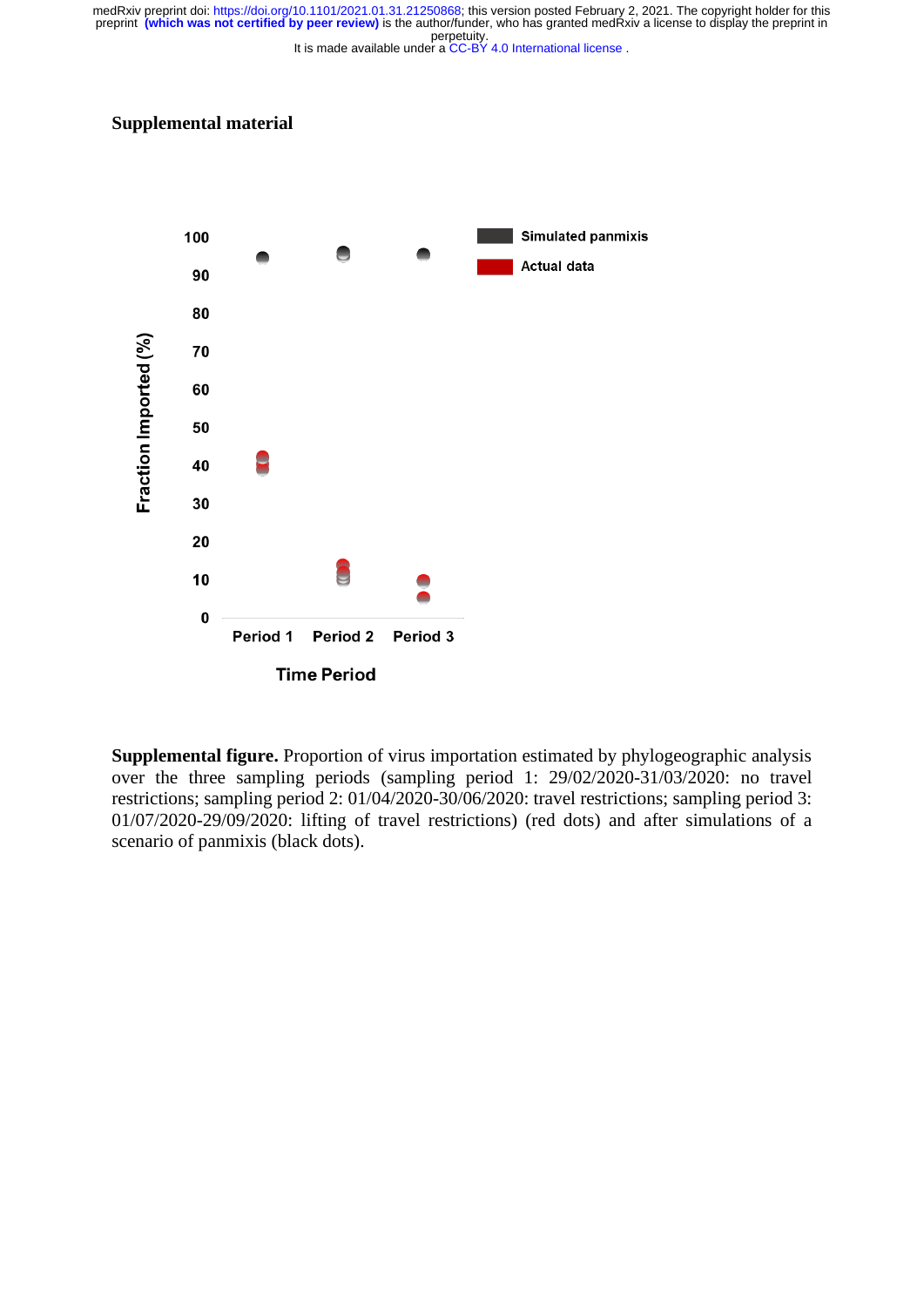#### It is made available under a [CC-BY 4.0 International license](http://creativecommons.org/licenses/by/4.0/) .

# **References**

- 1. Lake, M. A., What we know so far: COVID-19 current clinical knowledge and research. *Clin Med (Lond)* **2020,** 20, (2), 124-127.
- 2. Zhu, N.; Zhang, D.; Wang, W.; Li, X.; Yang, B.; Song, J.; Zhao, X.; Huang, B.; Shi, W.; Lu, R.; Niu, P.; Zhan, F.; Ma, X.; Wang, D.; Xu, W.; Wu, G.; Gao, G. F.; Tan, W.; China Novel Coronavirus, I.; Research, T., A Novel Coronavirus from Patients with Pneumonia in China, 2019. *N Engl J Med* **2020,** 382, (8), 727-733.
- 3. Flaxman, S.; Mishra, S.; Gandy, A.; Unwin, H. J. T.; Mellan, T. A.; Coupland, H.; Whittaker, C.; Zhu, H.; Berah, T.; Eaton, J. W.; Monod, M.; Imperial College, C.-R. T.; Ghani, A. C.; Donnelly, C. A.; Riley, S.; Vollmer, M. A. C.; Ferguson, N. M.; Okell, L. C.; Bhatt, S., Estimating the effects of non-pharmaceutical interventions on COVID-19 in Europe. *Nature* **2020,** 584, (7820), 257- 261.
- 4. Rambaut, A.; Holmes, E. C.; O'Toole, A.; Hill, V.; McCrone, J. T.; Ruis, C.; du Plessis, L.; Pybus, O. G., A dynamic nomenclature proposal for SARS-CoV-2 lineages to assist genomic epidemiology. *Nat Microbiol* **2020,** 5, (11), 1403-1407.
- 5. consortiumcontact@cogconsortium.uk, C.-G. U., An integrated national scale SARS-CoV-2 genomic surveillance network. *Lancet Microbe* **2020,** 1, (3), e99-e100.
- 6. Lu, J.; du Plessis, L.; Liu, Z.; Hill, V.; Kang, M.; Lin, H.; Sun, J.; Francois, S.; Kraemer, M. U. G.; Faria, N. R.; McCrone, J. T.; Peng, J.; Xiong, Q.; Yuan, R.; Zeng, L.; Zhou, P.; Liang, C.; Yi, L.; Liu, J.; Xiao, J.; Hu, J.; Liu, T.; Ma, W.; Li, W.; Su, J.; Zheng, H.; Peng, B.; Fang, S.; Su, W.; Li, K.; Sun, R.; Bai, R.; Tang, X.; Liang, M.; Quick, J.; Song, T.; Rambaut, A.; Loman, N.; Raghwani, J.; Pybus, O. G.; Ke, C., Genomic Epidemiology of SARS-CoV-2 in Guangdong Province, China. *Cell* **2020,** 181, (5), 997-1003 e9.
- 7. Lemieux, J. E.; Siddle, K. J.; Shaw, B. M.; Loreth, C.; Schaffner, S. F.; Gladden-Young, A.; Adams, G.; Fink, T.; Tomkins-Tinch, C. H.; Krasilnikova, L. A.; DeRuff, K. C.; Rudy, M.; Bauer, M. R.; Lagerborg, K. A.; Normandin, E.; Chapman, S. B.; Reilly, S. K.; Anahtar, M. N.; Lin, A. E.; Carter, A.; Myhrvold, C.; Kemball, M. E.; Chaluvadi, S.; Cusick, C.; Flowers, K.; Neumann, A.; Cerrato, F.; Farhat, M.; Slater, D.; Harris, J. B.; Branda, J. A.; Hooper, D.; Gaeta, J. M.; Baggett, T. P.; O'Connell, J.; Gnirke, A.; Lieberman, T. D.; Philippakis, A.; Burns, M.; Brown, C. M.; Luban, J.; Ryan, E. T.; Turbett, S. E.; LaRocque, R. C.; Hanage, W. P.; Gallagher, G. R.; Madoff, L. C.; Smole, S.; Pierce, V. M.; Rosenberg, E.; Sabeti, P. C.; Park, D. J.; MacInnis, B. L., Phylogenetic analysis of SARS-CoV-2 in Boston highlights the impact of superspreading events. *Science* **2020**.
- 8. Worobey, M.; Pekar, J.; Larsen, B. B.; Nelson, M. I.; Hill, V.; Joy, J. B.; Rambaut, A.; Suchard, M. A.; Wertheim, J. O.; Lemey, P., The emergence of SARS-CoV-2 in Europe and North America. *Science* **2020,** 370, (6516), 564-570.
- 9. Popa, A.; Genger, J. W.; Nicholson, M. D.; Penz, T.; Schmid, D.; Aberle, S. W.; Agerer, B.; Lercher, A.; Endler, L.; Colaco, H.; Smyth, M.; Schuster, M.; Grau, M. L.; Martinez-Jimenez, F.; Pich, O.; Borena, W.; Pawelka, E.; Keszei, Z.; Senekowitsch, M.; Laine, J.; Aberle, J. H.; Redlberger-Fritz, M.; Karolyi, M.; Zoufaly, A.; Maritschnik, S.; Borkovec, M.; Hufnagl, P.; Nairz, M.; Weiss, G.; Wolfinger, M. T.; von Laer, D.; Superti-Furga, G.; Lopez-Bigas, N.; Puchhammer-Stockl, E.; Allerberger, F.; Michor, F.; Bock, C.; Bergthaler, A., Genomic epidemiology of superspreading events in Austria reveals mutational dynamics and transmission properties of SARS-CoV-2. *Sci Transl Med* **2020,** 12, (573).
- 10. du Plessis, L.; McCrone, J. T.; Zarebski, A. E.; Hill, V.; Ruis, C.; Gutierrez, B.; Raghwani, J.; Ashworth, J.; Colquhoun, R.; Connor, T. R.; Faria, N. R.; Jackson, B.; Loman, N. J.; O'Toole, A.; Nicholls, S. M.; Parag, K. V.; Scher, E.; Vasylyeva, T. I.; Volz, E. M.; Watts, A.; Bogoch, II; Khan, K.; Consortium, C.-G. U.; Aanensen, D. M.; Kraemer, M. U. G.; Rambaut, A.; Pybus, O. G., Establishment and lineage dynamics of the SARS-CoV-2 epidemic in the UK. *Science* **2021**.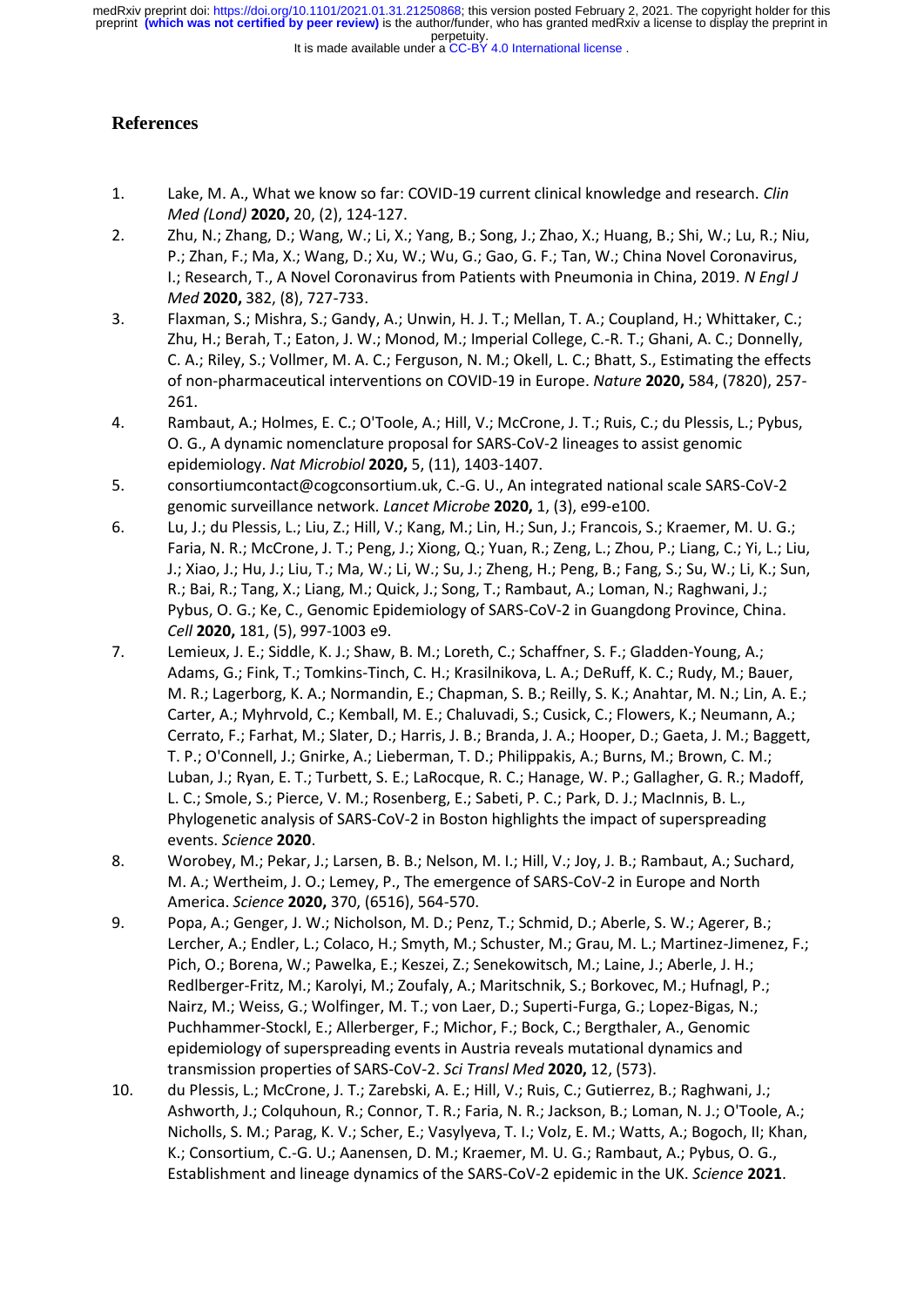- It is made available under a [CC-BY 4.0 International license](http://creativecommons.org/licenses/by/4.0/) .
- 11. Gudbjartsson, D. F.; Helgason, A.; Jonsson, H.; Magnusson, O. T.; Melsted, P.; Norddahl, G. L.; Saemundsdottir, J.; Sigurdsson, A.; Sulem, P.; Agustsdottir, A. B.; Eiriksdottir, B.; Fridriksdottir, R.; Gardarsdottir, E. E.; Georgsson, G.; Gretarsdottir, O. S.; Gudmundsson, K. R.; Gunnarsdottir, T. R.; Gylfason, A.; Holm, H.; Jensson, B. O.; Jonasdottir, A.; Jonsson, F.; Josefsdottir, K. S.; Kristjansson, T.; Magnusdottir, D. N.; le Roux, L.; Sigmundsdottir, G.; Sveinbjornsson, G.; Sveinsdottir, K. E.; Sveinsdottir, M.; Thorarensen, E. A.; Thorbjornsson, B.; Love, A.; Masson, G.; Jonsdottir, I.; Moller, A. D.; Gudnason, T.; Kristinsson, K. G.; Thorsteinsdottir, U.; Stefansson, K., Spread of SARS-CoV-2 in the Icelandic Population. *N Engl J Med* **2020,** 382, (24), 2302-2315.
- 12. Andrew Rambaut; Nick Loman; Oliver Pybus; Wendy Barclay; Jeff Barrett; Alesandro Carabelli; Tom Connor; Tom Peacock; David L Robertson; Erik Volz; (CoG-UK), o. b. o. C.-G. C. U. *Preliminary genomic characterisation of an emergent SARS-CoV-2 lineage in the UK defined by a novel set of spike mutations*.
- 13. Nuno R. Faria; Ingra Morales Claro; Darlan Candido; Lucas A. Moyses Franco; Pamela S. Andrade; Thais M. Coletti; Camila A. M. Silva; Flavia C. Sales; Erika R. Manuli; Renato S. Aguiar; Nelson Gaburo; Cecília da C. Camilo; Nelson A. Fraiji; Myuki A. Esashika Crispim; Maria do Perpétuo S. S. Carvalho; Andrew Rambaut; Nick Loman; Oliver G. Pybus; Ester C. Sabino; Network, o. b. o. C. G. *Genomic characterisation of an emergent SARS-CoV-2 lineage in Manaus: preliminary findings*.
- 14. Sergei L Kosakovsky Pond; Eduan Wilkison; Steven Weaver; San Emmanuel James; Houriiyah Tegally; Tulio de Oliveira; Martin, D. *A preliminary selection analysis of the South African V501.V2 SARS-CoV-2 clade*; 2020.
- 15. Sypsa, V.; Roussos, S.; Paraskevis, D.; Lytras, T.; Tsiodras, S.; Hatzakis, A., Effects of Social Distancing Measures during the First Epidemic Wave of Severe Acute Respiratory Syndrome Infection, Greece. *Emerg Infect Dis* **2021,** 27, (2), 452-462.
- 16. Tsitsilonis, O. E.; Paraskevis, D.; Lianidou, E.; Pierros, V.; Akalestos, A.; Kastritis, E.; Moutsatsou, P.; Scorilas, A.; Sphicopoulos, T.; Terpos, E.; Thomaidis, N.; Tsakris, A.; Voulgaris, N.; Daskalaki, C. C.; Evangelakou, Z.; Fouki, C.; Gianniou, D. D.; Gumeni, S.; Kostaki, E. G.; Kostopoulos, I. V.; Manola, M. S.; Orologas-Stavrou, N.; Panteli, C.; Papanagnou, E. D.; Rousakis, P.; Sklirou, A. D.; Smilkou, S.; Stergiopoulou, D.; Trougakos, I. P.; Tsiodras, S.; Sfikakis, P. P.; Dimopoulos, M. A., Seroprevalence of Antibodies against SARS-CoV-2 among the Personnel and Students of the National and Kapodistrian University of Athens, Greece: A Preliminary Report. *Life (Basel)* **2020,** 10, (9).
- 17. fastqc.<https://www.bioinformatics.babraham.ac.uk/projects/fastqc/>
- 18. trim\_galore[. https://www.bioinformatics.babraham.ac.uk/projects/trim\\_galore/](https://www.bioinformatics.babraham.ac.uk/projects/trim_galore/)
- 19. Martin, M., Cutadapt removes adapter sequences from high-throughput sequencing reads. *EMBnet.journal* **2011,** 17.1, 10-12.
- 20. bbmap[. https://sourceforge.net/projects/bbmap/](https://sourceforge.net/projects/bbmap/)
- 21. Bankevich, A.; Nurk, S.; Antipov, D.; Gurevich, A. A.; Dvorkin, M.; Kulikov, A. S.; Lesin, V. M.; Nikolenko, S. I.; Pham, S.; Prjibelski, A. D.; Pyshkin, A. V.; Sirotkin, A. V.; Vyahhi, N.; Tesler, G.; Alekseyev, M. A.; Pevzner, P. A., SPAdes: a new genome assembly algorithm and its applications to single-cell sequencing. *J Comput Biol* **2012,** 19, (5), 455-77.
- 22. <https://genome.ucsc.edu/covid19.html>
- 23. Gurevich, A.; Saveliev, V.; Vyahhi, N.; Tesler, G., QUAST: quality assessment tool for genome assemblies. *Bioinformatics* **2013,** 29, (8), 1072-5.
- 24. Bosi, E.; Donati, B.; Galardini, M.; Brunetti, S.; Sagot, M. F.; Lio, P.; Crescenzi, P.; Fani, R.; Fondi, M., MeDuSa: a multi-draft based scaffolder. *Bioinformatics* **2015,** 31, (15), 2443-51.
- 25. Li, H.; Durbin, R., Fast and accurate short read alignment with Burrows-Wheeler transform. *Bioinformatics* **2009,** 25, (14), 1754-60.
- 26. Katoh, K.; Standley, D. M., MAFFT multiple sequence alignment software version 7: improvements in performance and usability. *Mol Biol Evol* **2013,** 30, (4), 772-80.